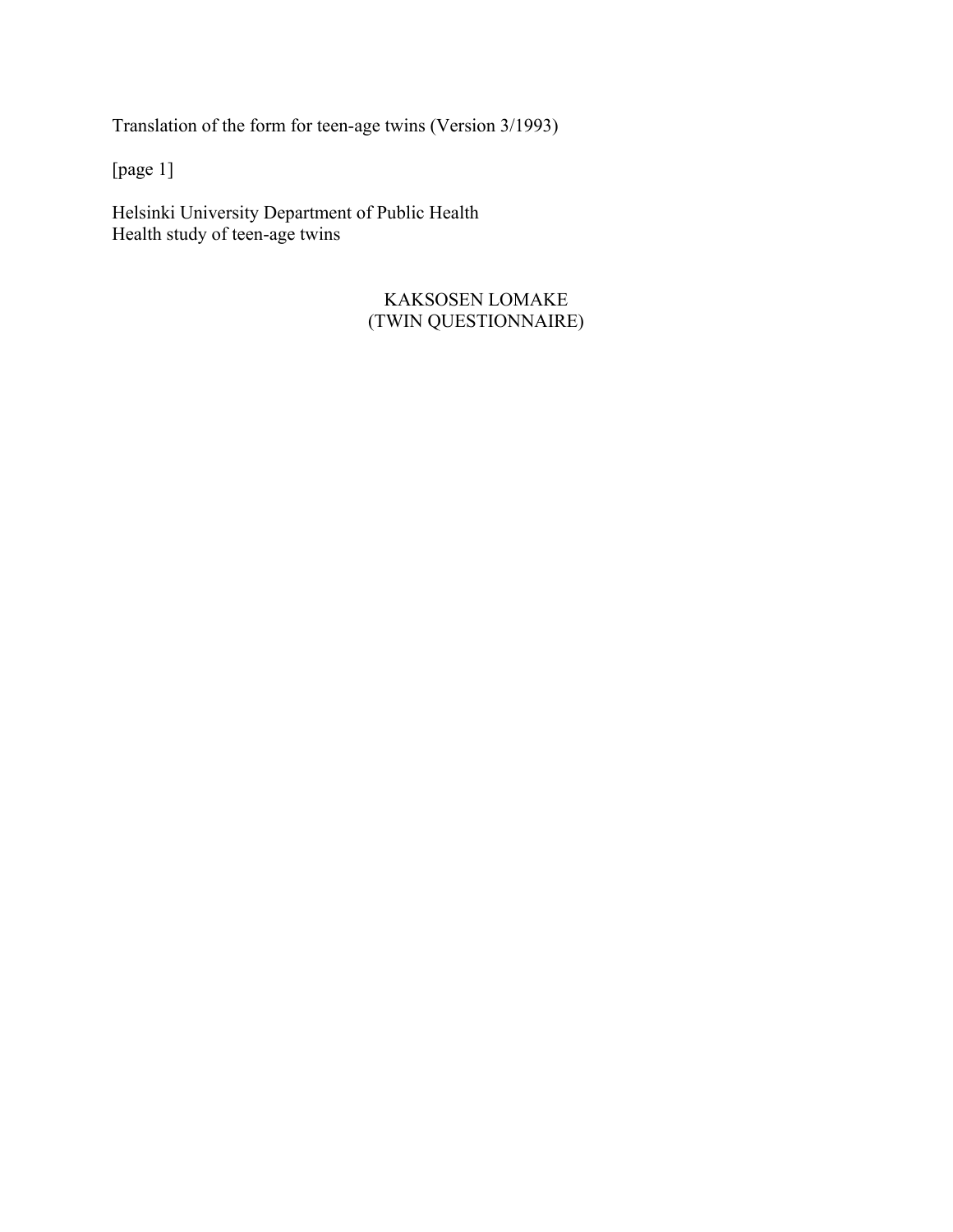[page 2]

Dear teenager:

This questionnaire is part of medical research studying the influence of and relationship between genetic inheritance and environment on health and factors influencing health. Families which have sixteen year old twins have been invited to participate in the study.

Now we are asking you to participate in our study; your role would be to answer the questions in this questionnaire. From a scientific viewpoint it is of utmost importance that EVERY ONE WHO HAS RECEIVED THIS FORM ANSWER THIS QUESTIONNAIRE. The forms have been numbered for data processing purposes. Thus we will avoid sending a new form to those who have already answered. If your parents would like to see this form, we would hope they would do so before you answer the questions in it. For the reliability of the study it is very important that you answer the questions independently.

Be thorough in answering the questions. WHEN YOU ARE DONE, CHECK TO MAKE SURE YOU HAVE NOT SKIPPED ANY QUESTIONS BY ACCIDENT. We hope you would find the time to complete the questionnaire within seven days.

Return the completed questionnaire in the enclosed return envelope. You can drop it at the post office without a stamp. We will pay for the postage.

NOTICE: YOUR IDENTITY AND THE INFORMATION YOU GIVE WILL REMAIN COMPLETELY CONFIDENTIAL. The results of the research will be studied in the form of tables compiled from all the answers, and won't reveal answers given by individual participants.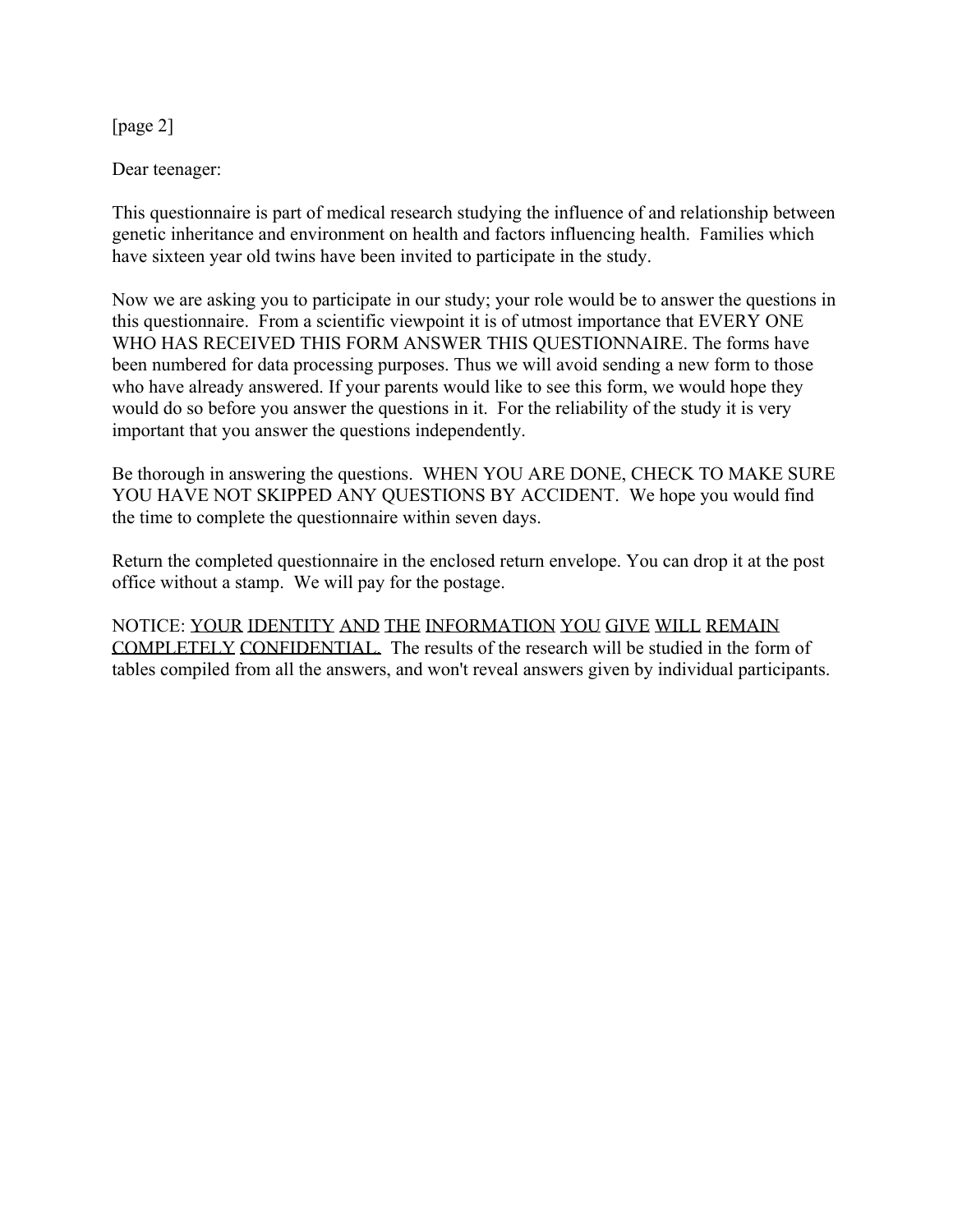[page 3]

#### HOW TO ANSWER:

It is easy to fill out the questionnaire. You will always answer each question or sub-question by circling one of the alternatives. The alternatives have been numbered. Take a look at example 1.

Some of the questions have, after the answer alternatives, a supplementary question or an indication to move on to a certain other question. These have been marked with guiding arrows. Look at example 2.

In some of the questions you are asked to write or number something. These places have been underlined. Look at example 3.

If you have to correct an answer, cross out the faulty answer.

#### ANSWER EXAMPLES:

EXAMPLE 1 In the past month, have you visited the following

|                 |  | never once 2 or more times |
|-----------------|--|----------------------------|
| Pharmacy 1 2    |  |                            |
| Doctor $1 \t 2$ |  |                            |
|                 |  |                            |

(in this example the person giving the answers had visited the Pharmacy twice and a doctor once during the past month)

EXAMPLE 2 Do you know your blood type?

 1 no ----> go to the next question 2 yes ----> what is your blood type? (here the person answering has known his/her blood type)

EXAMPLE 3 Which town/county do you live in?

 ------------------------------------------------------------------------------------------------- (in this example the person lives in Lappeenranta)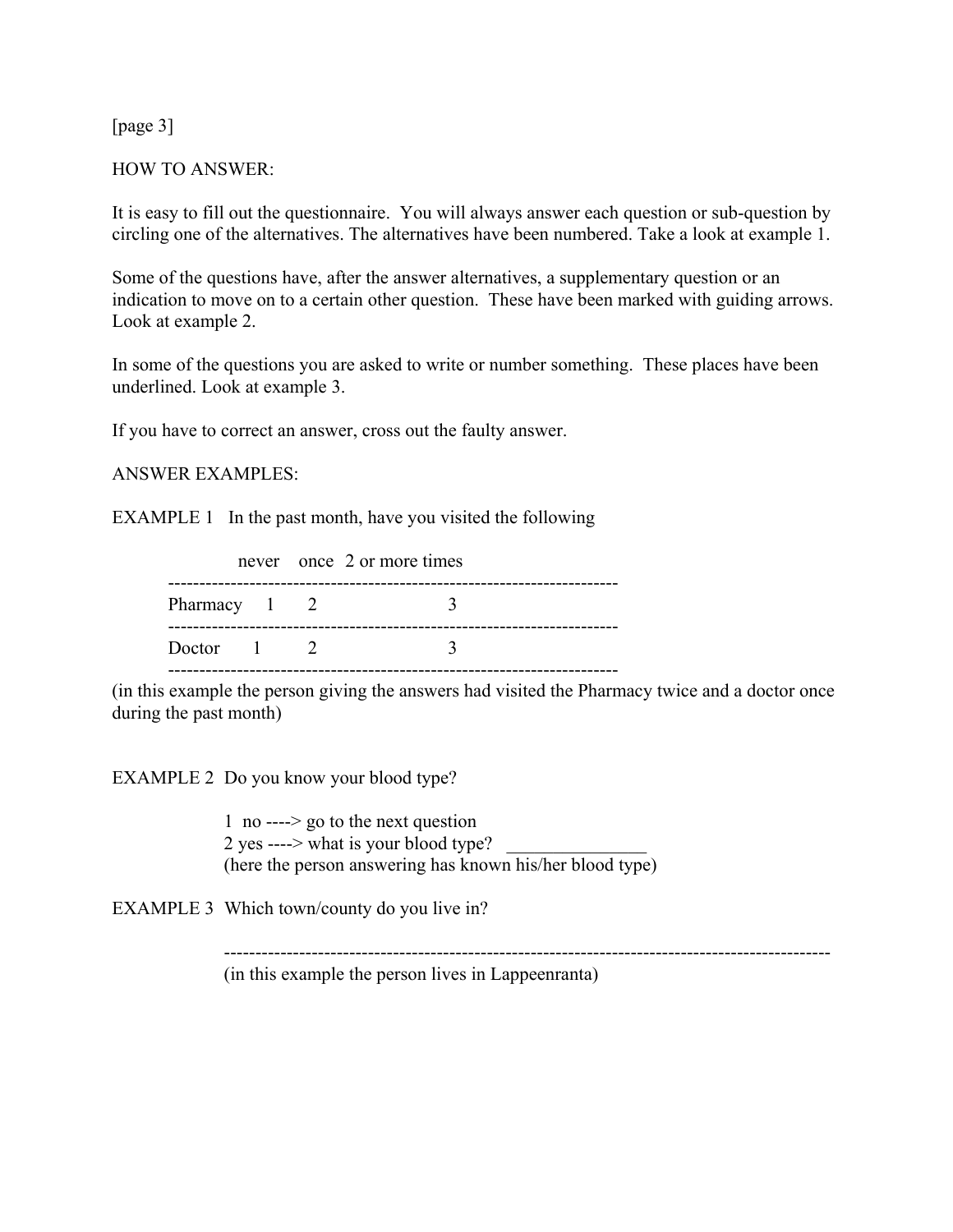[page 4]

# HERE BEGIN THE ACTUAL QUESTIONS

1 SEX

- 1 girl 2 boy
- 2 DATE OF BIRTH  $\frac{19}{2}$
- 3 CURRENT HEIGHT cm
- 4 CURRENT WEIGHT\_\_\_\_\_\_\_\_\_\_kg
- 5 DOES YOUR FAMILY CONSIST OF?
	- 1 mother and father
	- 2 mother and stepfather
	- 3 father and stepmother
	- 4 only mother
	- 5 only father
	- 6 some other custodian, who? \_\_\_\_\_\_\_\_\_\_\_\_\_\_\_\_\_\_\_\_\_\_\_\_\_\_\_\_\_\_\_\_\_\_\_
- 6 IS YOUR TWIN OF THE SAME SEX AS YOU?
	- 1 no ----> go to question  $11$ 2 yes

#### 7 DID YOU AND YOUR TWIN LOOK VIRTUALLY IDENTICAL WHEN YOU WERE ATTENDING THE LOWER GRADES OF SCHOOL, OR DID YOU LOOK NO MORE ALIKE THAN MEMBERS OF A FAMILY USUALLY DO?

- 1 virtually identical
- 2 like members of a family usually do
- 3 I can't say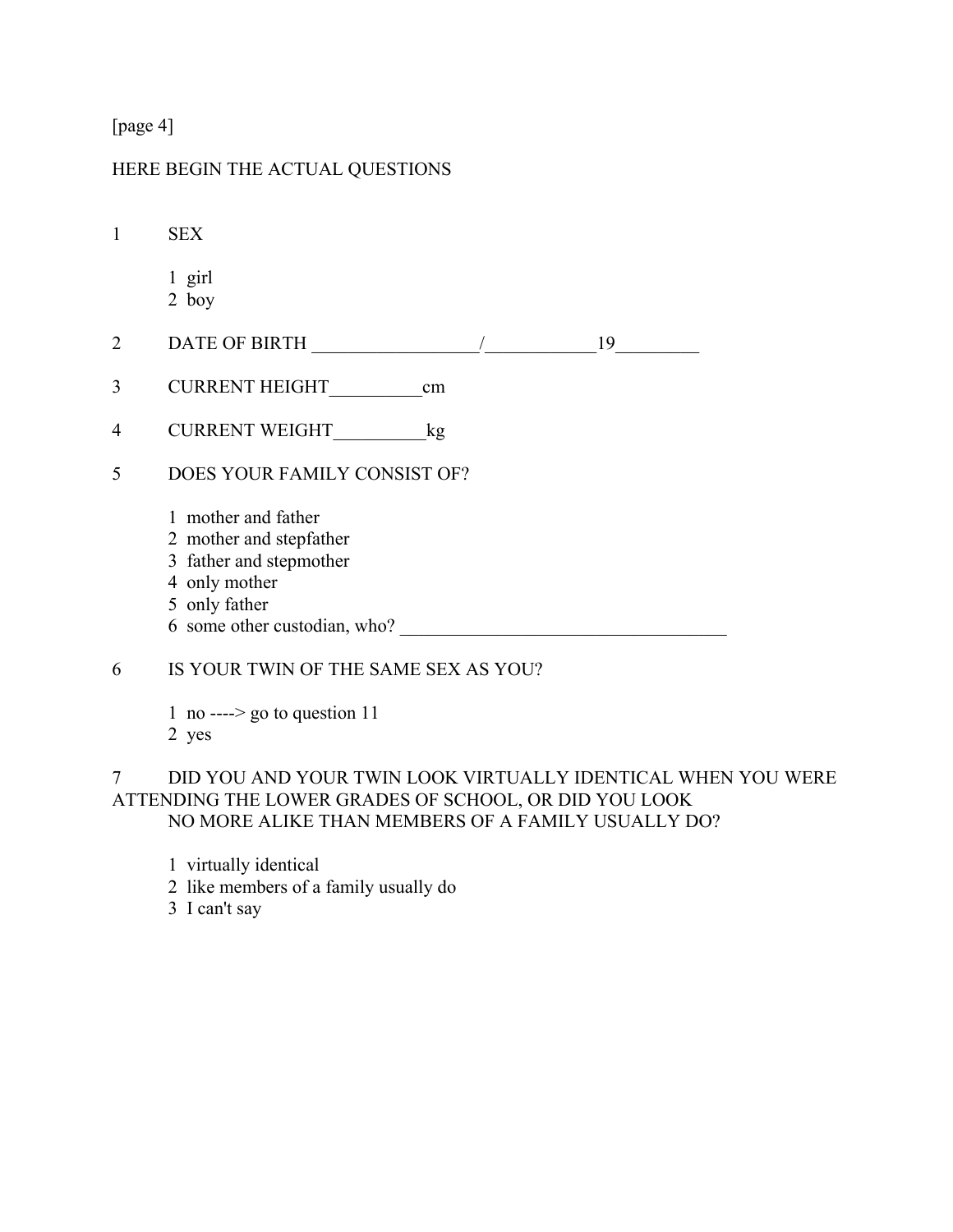[page 5]

#### 8 DID YOU AND YOUR TWIN LOOK SO ALIKE DURING YOUR FIRST YEARS AT SCHOOL THAT PEOPLE HAD DIFFICULTIES TELLING YOU APART?

1 no

- 2 yes
- 3 I can't remember
- 9 WHO COULD TELL YOU TWO APART DURING YOUR FIRST YEARS AT SCHOOL?

| teacher    | l yes | $2$ no             |
|------------|-------|--------------------|
| classmates |       | 1 yes<br>$2 \n 10$ |

 other somewhat less familiar people 1 yes 2 no

- 10 DURING YOUR EARLY SCHOOL YEARS DID YOU AND YOUR TWIN USE ANY DEVICE TO HELP PEOPLE DISTINGUISH BETWEEN YOU?
	- 1 no 2 yes 3 I can't remember

## 11 DO YOU STILL LIVE WITH YOUR TWIN?

1 I still live with her/him

2 No I don't, we lived together until age

# 12 WHICH OF YOU, YOU OR YOUR TWIN, WAS BORN FIRST?

- 1 my twin
- 2 me
- 3 I don't know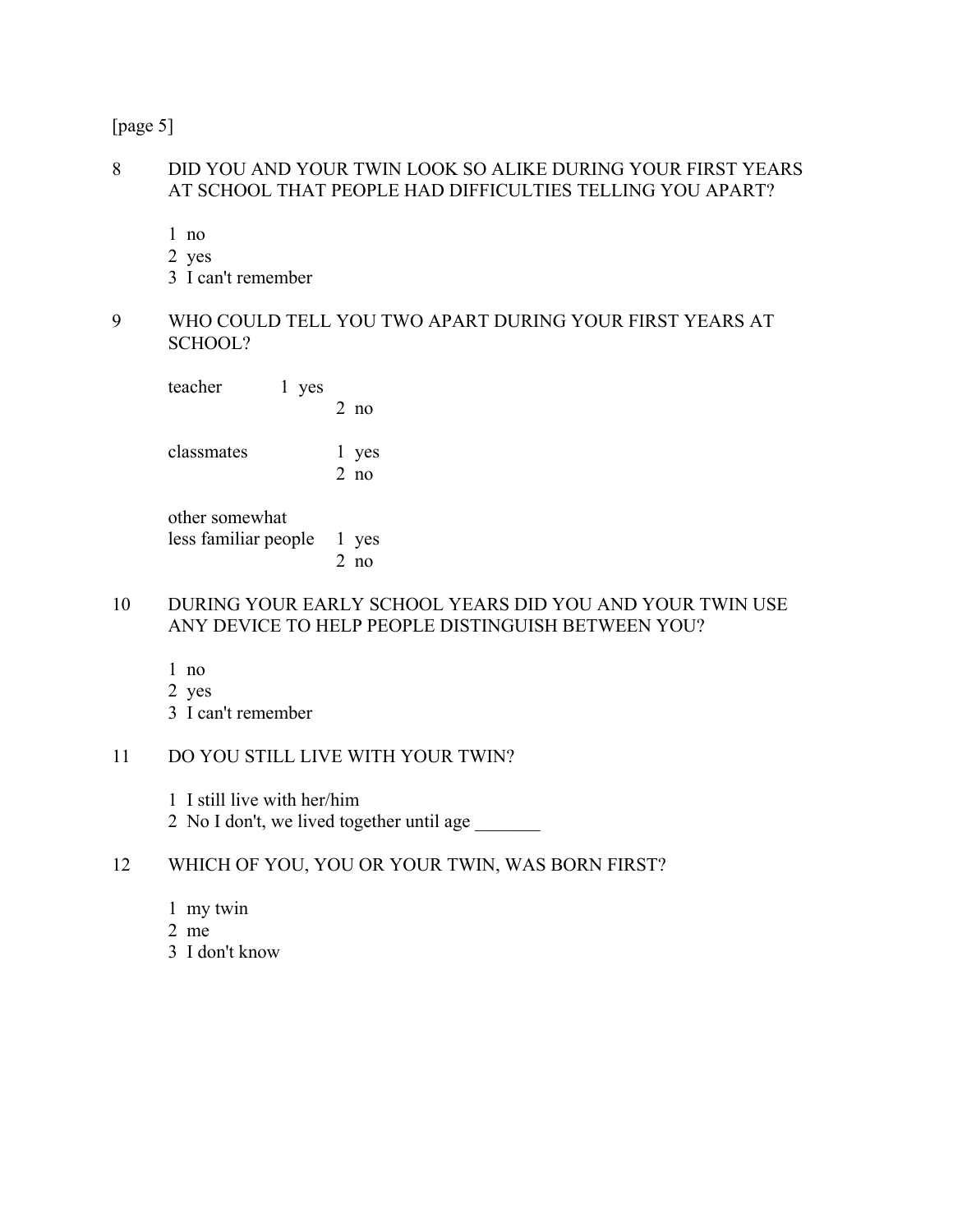[page 6]

#### EDUCATION AND WORK

#### 13 ARE YOU PRESENTLY ATTENDING SCHOOL OR STUDYING?

- 1 I don't go to school nor do I study ----> go to question 16
- 2 I go to school or study, I don't work
- 3 I go to school or study, but also work

#### 14 WHAT KIND OF SCHOOL OR INSTITUTION DO YOU ATTEND?

- 1 elementary school, intermediate school
- 2 gymnasium (high-school)
- 3 higher education, university
- 4 trade school (accounting-, technical-, agricultural-, etc. school)
- 5 vocational school [higher level than 4. above but below university level] (business school, engineering school, nursing school etc.)
- 6 job training programs, vocational training or equivalent.
- 7 other school or institution, what?

## 15 WHAT KIND OF GRADES DID YOU RECEIVE LAST TERM? COMPARED TO THE AVERAGE IN YOUR CLASS OR COURSE WERE THEY:

- 1 much better
- 2 somewhat better
- 3 about average
- 4 somewhat below average
- 5 considerably below average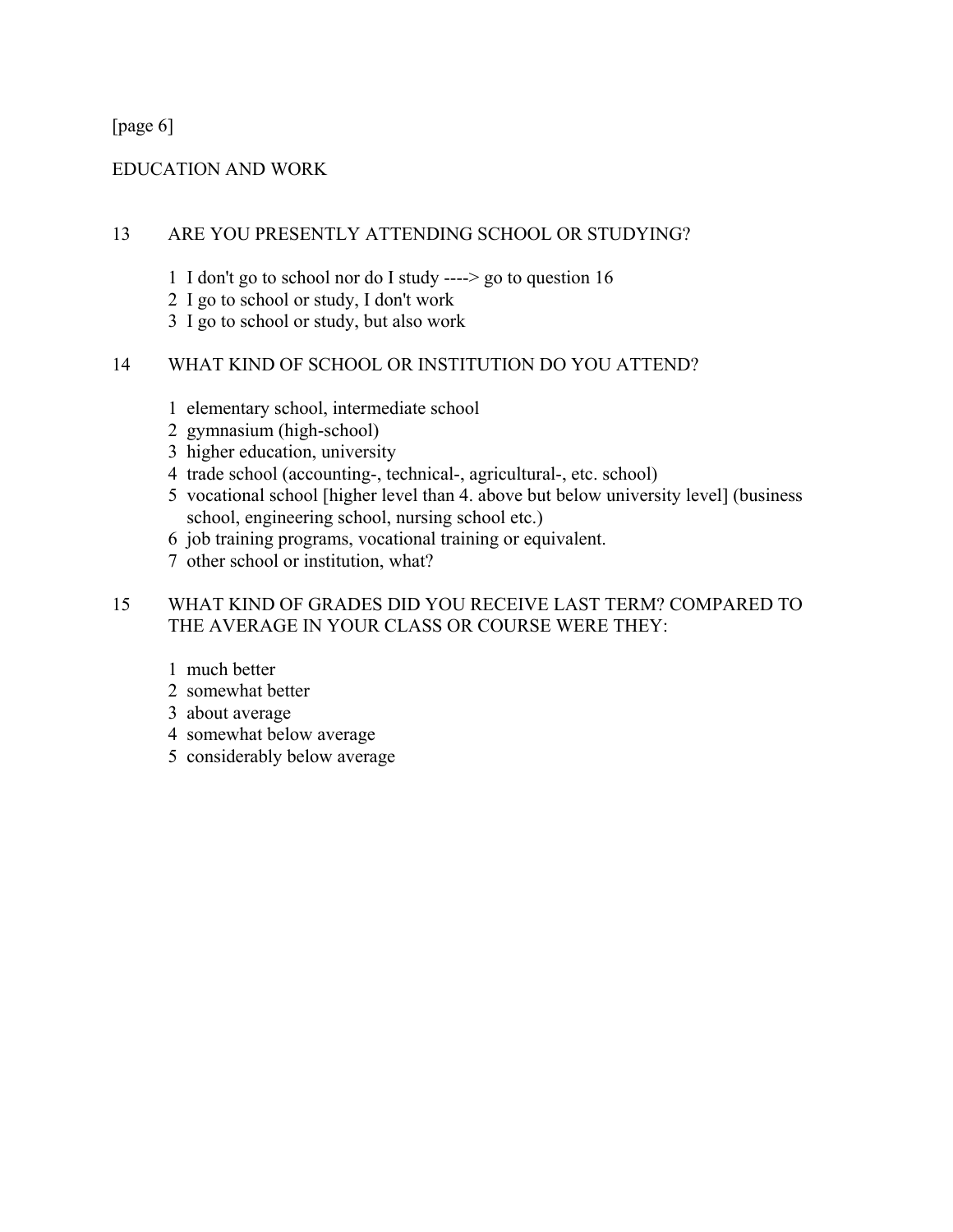[page 7]

## QUESTIONS 6 AND 17 APPLY ONLY TO THOSE WHO HAVE QUIT/FINISHED SCHOOL!

# 16 IF YOU DON'T PRESENTLY STUDY OR ATTEND SCHOOL, WHAT DO YOU DO? I AM:

- 1 in temporary training in order to continue my studies
- 2 I work for pay
- 3 I'm serving in the military
- 4 I'm unemployed or on forced leave
- 5 I'm at home
- 6 other, what?

#### 17 IF YOU DON'T ATTEND SCHOOL OR STUDY AT PRESENT, WHAT KIND OF PRIOR EDUCATION DO YOU HAVE?

- 1 only basic education [9 or 10 years]
- 2 basic education plus job training, courses, etc.
- 3 ylioppilastutkinto, -- high school plus college, and a national exam
- 4 other, what?

#### USE OF FREE TIME

#### 18 WITH WHOM DO YOU USUALLY SPEND YOUR FREE TIME?

- 1 alone
- 2 with my twin
- 3 with my family
- 4 with one friend
- 5 with two of my friends
- 6 with a larger group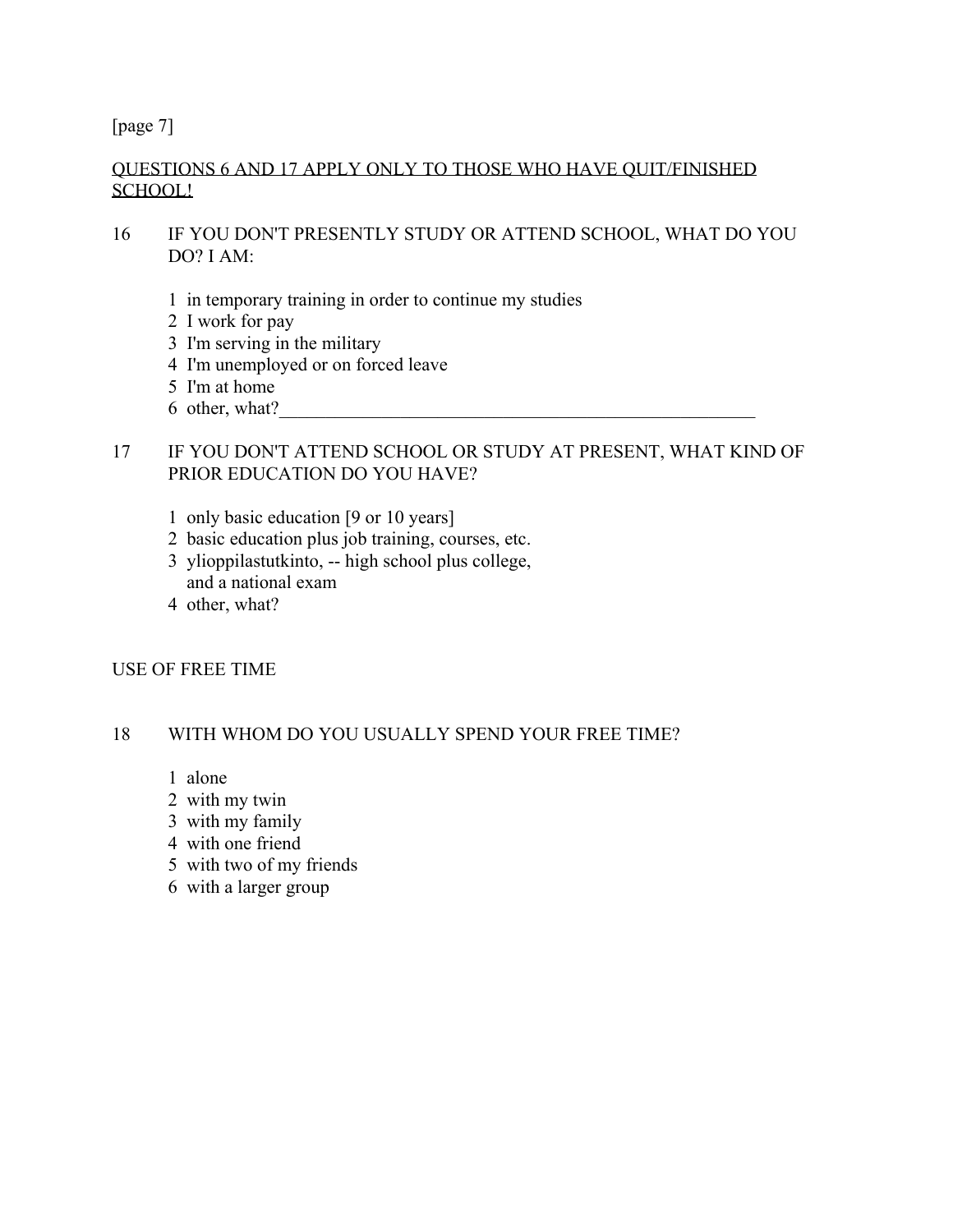[page 8]

#### 19 HOW MUCH OF YOUR FREE TIME DO YOU SPEND TOGETHER WITH YOUR TWIN?

- 1 nearly all of it
- 2 I spend somewhat more of my free time with my twin than with other people
- 3 I spend somewhat more of my free time with others than with my twin.
- 4 I spend most of my free time with others than my twin
- 5 we live apart and don't have the opportunity to spend time together
- 6 I cannot say

**SMOKING** 

## 20 HAVE YOU EVER SMOKED (OR TRIED SMOKING)?

 1 no ----> go to question 24 2 yes

## HOW OLD WERE YOU WHEN YOU FIRST TRIED SMOKING? \_\_\_\_\_\_\_\_\_\_\_\_\_\_\_\_years old

0 I have not tried smoking

#### 21 HOW MANY CIGARETTES HAVE YOU SMOKED ALTOGETHER UP TO NOW?

- 1 none
- 2 only one
- 3 about 2-50
- 4 over 50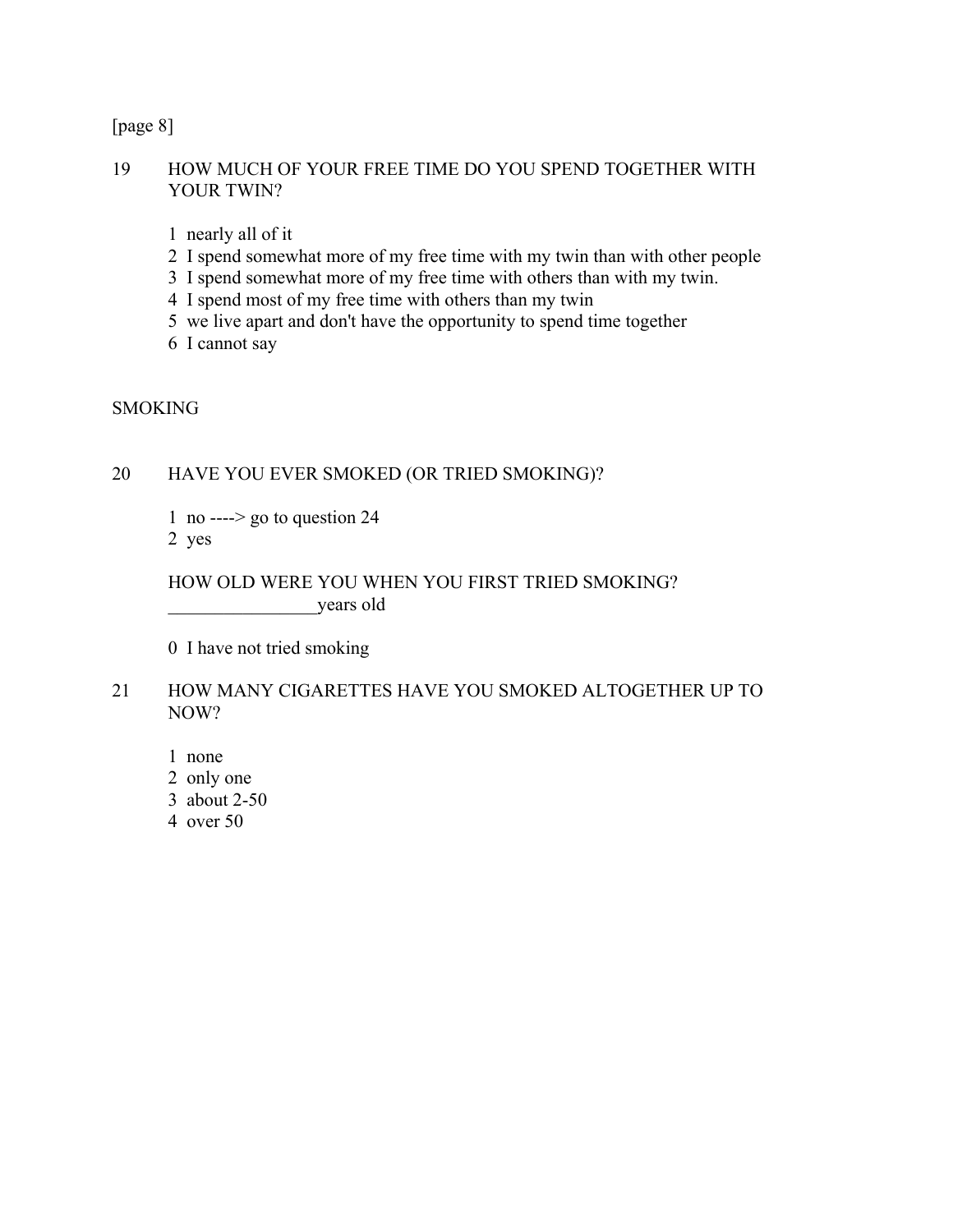[page 9]

#### 22 WHICH OF THE FOLLOWING BEST DESCRIBES YOUR PRESENT SMOKING HABITS?

- 1 I smoke once or more daily
- 2 I smoke once or more a week, but not every day
- 3 I smoke less often than once a week
- 4 I am trying to or have quit smoking
- 5 I have never smoked
- 23 HAVE YOUR PARENTS BEEN REMARKING ON YOUR SMOKING LATELY? ANSWER SEPARATELY CONCERNING YOUR MOTHER AND YOUR **FATHER**

#### FATHER MOTHER

- 1 often 1 often
- 2 sometimes 2 sometimes
	-
- 3 not at all 3 not at all
	- 4 I have no father 4 I have no mother
		-

## HEALTH

## 24 HOW DO YOU VIEW YOUR HEALTH? IS IT PRESENTLY

- 1 very good
- 2 rather good
- 3 mediocre
- 4 rather poor
- 5 very poor

## 25 DO YOU HAVE SOME LONG TERM ILLNESS OR DISABILITY WHICH HINDERS YOUR DAILY ACTIVITIES?

 1 no I don't 2 yes, describe briefly what kind

 $\mathcal{L}_\text{max}$  , and the set of the set of the set of the set of the set of the set of the set of the set of the set of the set of the set of the set of the set of the set of the set of the set of the set of the set of the

 $\mathcal{L}_\text{max}$  , and the set of the set of the set of the set of the set of the set of the set of the set of the set of the set of the set of the set of the set of the set of the set of the set of the set of the set of the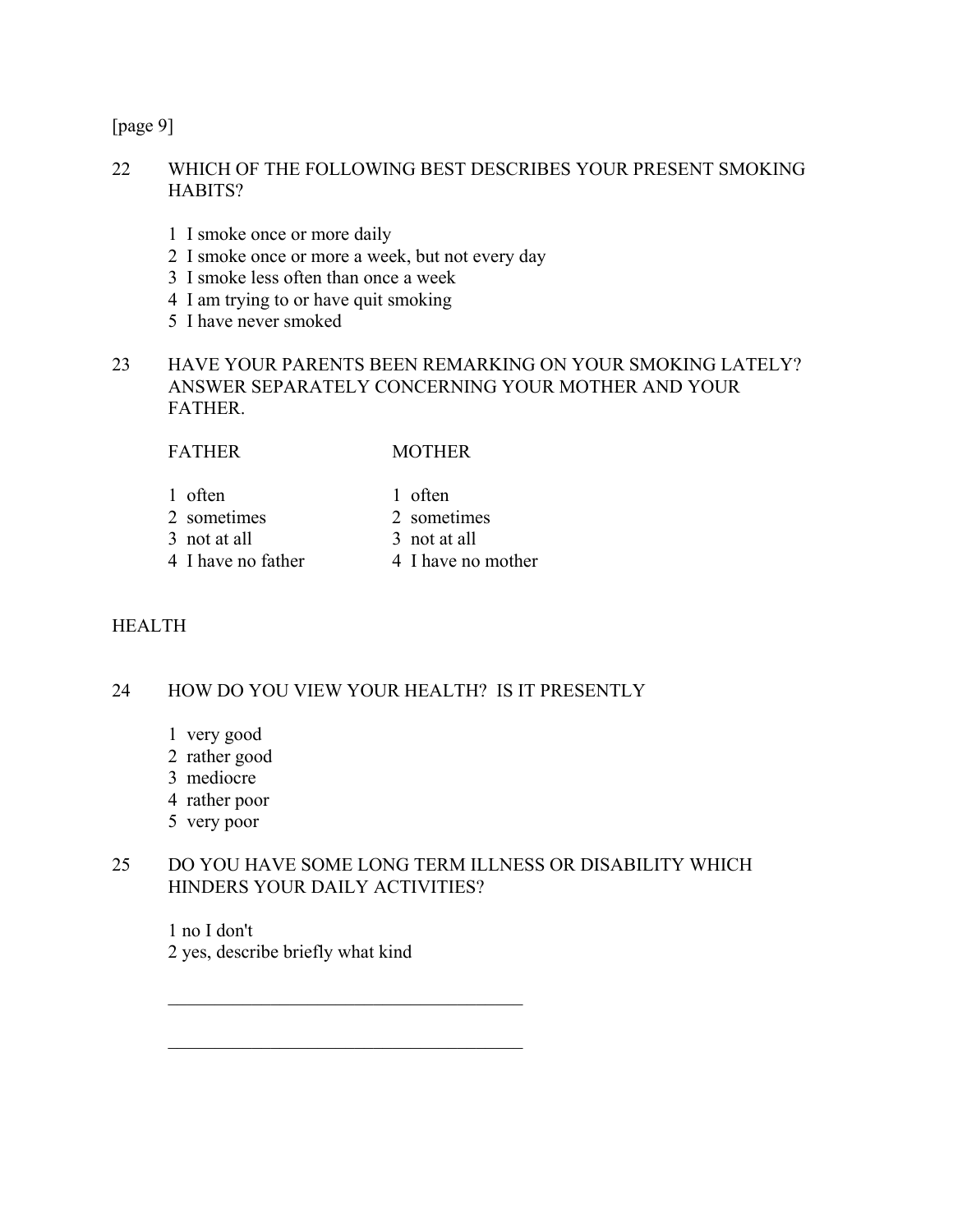[page 10]

# 26. DURING THE PAST SIX MONTHS HAVE YOU HAD ANY OF THE FOLLOWING SYMPTOMS AND IF SO, HOW OFTEN?

|                                        | Seldom or<br>not at all | About once<br>a month | About once<br>a week | Almost<br>daily |  |
|----------------------------------------|-------------------------|-----------------------|----------------------|-----------------|--|
| Stomach<br>pains                       | $\mathbf{1}$            | $\overline{2}$        | $\overline{3}$       | $\overline{4}$  |  |
| Tension or<br>nervousness              | $\mathbf{1}$            | $\overline{2}$        | $\overline{3}$       | $\overline{4}$  |  |
| Irritability<br>or temper<br>outbursts | $\mathbf{1}$            | $\overline{2}$        | $\mathfrak{Z}$       | $\overline{4}$  |  |
| Sleeping<br>disorders                  | $\mathbf{1}$            | $\overline{2}$        | $\mathfrak{Z}$       | $\overline{4}$  |  |
| Headaches                              | $\mathbf{1}$            | $\overline{2}$        | $\mathfrak{Z}$       | $\overline{4}$  |  |
| Trembling<br>of hands                  | $\mathbf{1}$            | $\overline{2}$        | $\overline{3}$       | $\overline{4}$  |  |
| Fatigue or<br>weakness                 | $\mathbf{1}$            | $\overline{2}$        | $\overline{3}$       | $\overline{4}$  |  |
| <b>Dizziness</b>                       | $\mathbf{1}$            | $\overline{2}$        | $\mathfrak{Z}$       | $\overline{4}$  |  |
| Back or neck<br>pains                  | $\mathbf{1}$            | $\overline{2}$        | $\overline{3}$       | $\overline{4}$  |  |
| <b>Blushing</b>                        | $\mathbf{1}$            | $\overline{2}$        | $\mathfrak{Z}$       | $\overline{4}$  |  |

# CIRCLE THE CLOSEST ALTERNATIVE FOR EACH SYMPTOM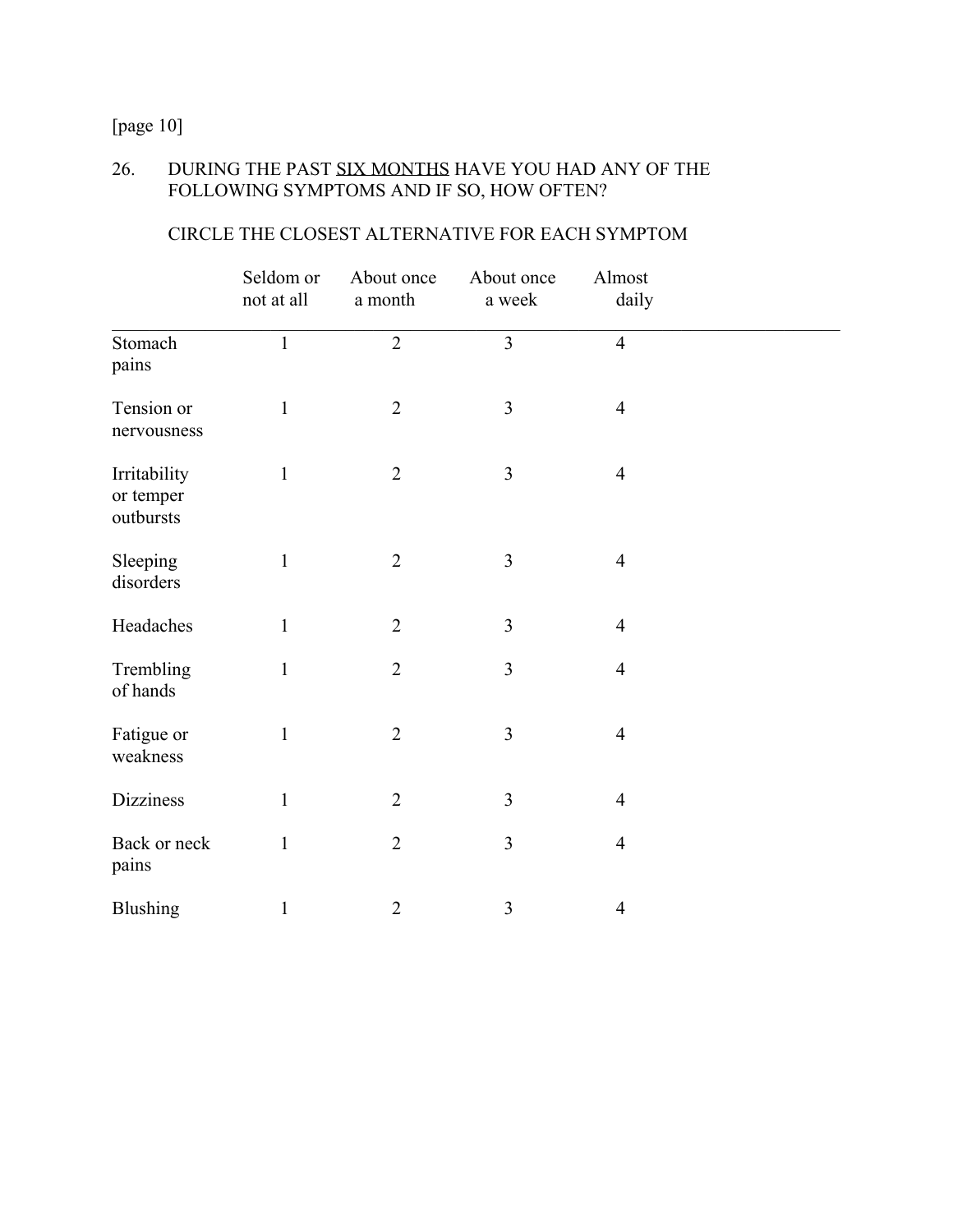## [page 11]

## EATING HABITS

## 27 HOW OFTEN DO YOU EAT AN EARLY BREAKFAST (SANDWICHES, MILK, CEREAL OR OTHER SUCH FOODS) IN THE MORNING BEFORE GOING TO SCHOOL OF TO WORK?

- 1 every morning
- 2 about 3-4 mornings per week
- 3 about once a week at the most

## 28 WHAT KIND OF SPREAD DO YOU USE ON YOUR BREAD?

- 1 usually nothing
- 2 mostly margarine (list of typical finnish brands)
- 3 mostly butter
- 4 butter/margarine mixtures (list of products)
- 5 light spreads
- $6$  other, what?

## 29 WHAT KIND OF MILK DO YOU USUALLY DRINK?

- 1 I don't drink milk
- 2 skim milk
- 3 1% milk
- 4 2% milk
- 5 whole milk (3.5% fat)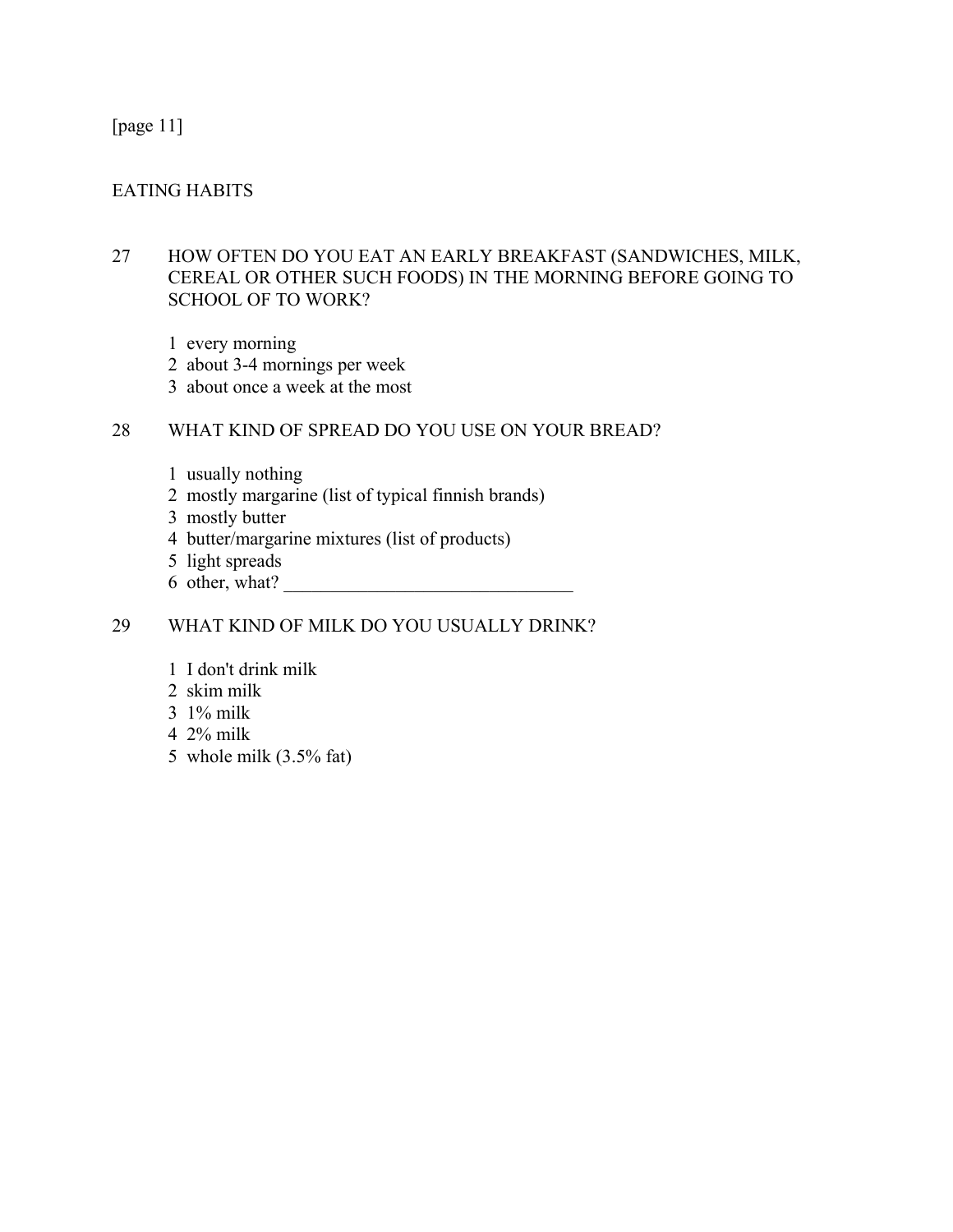[page 12]

## 30. HOW MANY CUPS OF COFFEE, TEA, CHOCOLATE OR COLA DO YOU DRINK PER DAY? ANSWER SEPARATELY FOR EACH.

| <b>COFFEE</b>         | 0 I don't drink daily<br>about<br>1 | cups                  |
|-----------------------|-------------------------------------|-----------------------|
| <b>TEA</b>            | 0 I don't drink daily<br>about<br>1 | cups                  |
| <b>CHOCOLATE</b>      | 0 I don't drink daily<br>about      | cups                  |
| COLA<br>(Coke, Pepsi) | 0 I don't drink daily<br>about      | bottles $(1/3$ liter) |

#### ALCOHOL CONSUMPTION

31 HOW OLD WERE YOU WHEN YOU FIRST DRANK AT LEAST A GLASS OF BEER? years

0 I have never had beer

Wine?\_\_\_\_\_\_\_\_\_\_\_\_\_\_\_\_years

0 I have never had wine

Long Drink? years

0 I have never had Long Drinks

HARD LIQUOR? vears

0 I have never had hard liquor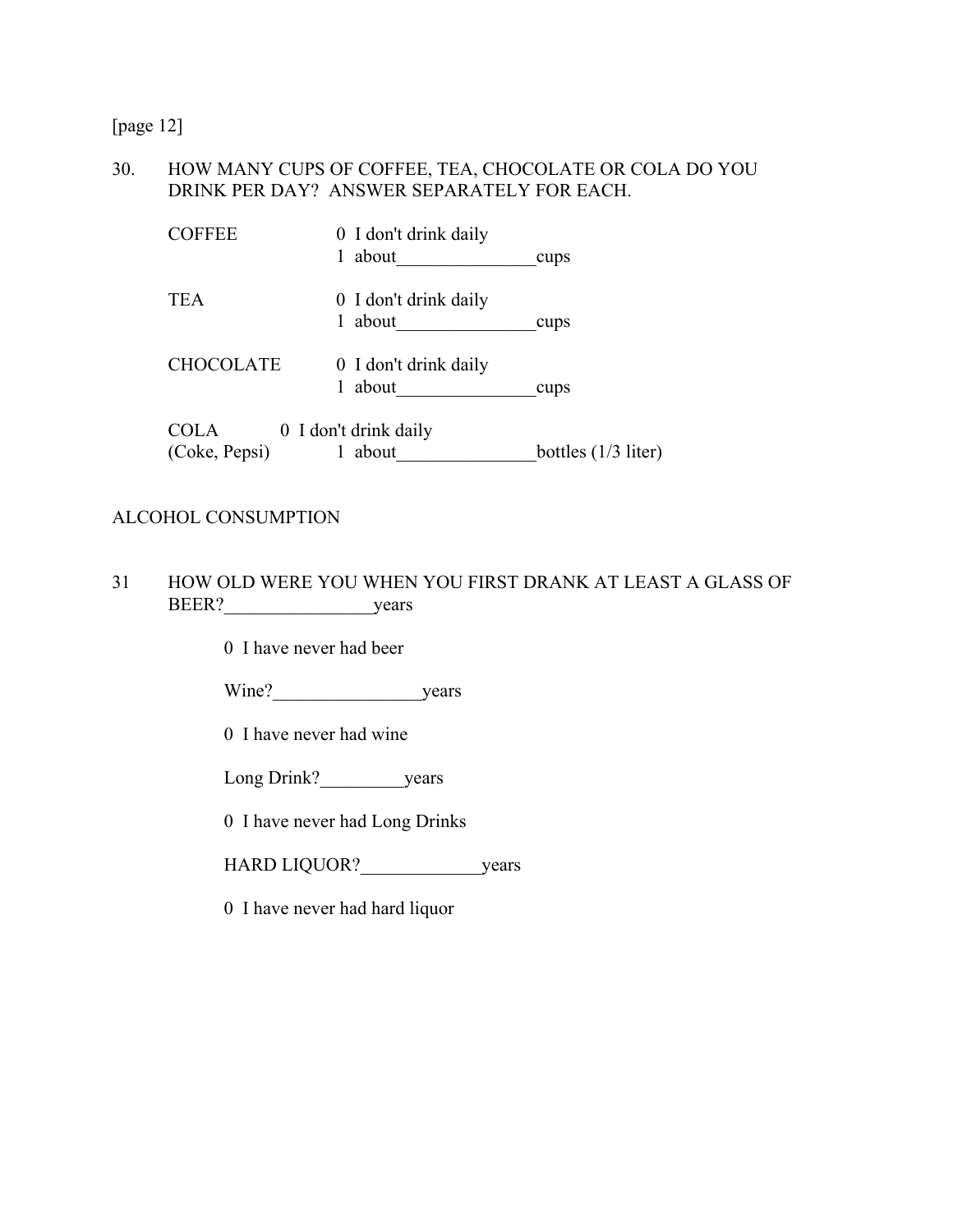[page 13]

32 HOW OFTEN DO YOU DRINK ALCOHOL AT ALL? TRY TO INCLUDE THE TIMES ALSO WHEN YOU DRINK VERY SMALL QUANTITIES, LIKE JUST HALF A BOTTLE OF LIGHT BEER OR A SIP OF WINE.

1 daily

- 2 couple of times a week
- 3 once a week
- 4 a couple of times a month
- 5 about once a month
- 6 about once every two months
- 7 3-4 times a year
- 8 once a year or less
- 9 I don't drink any alcohol

#### 33 AND HOW OFTEN DO YOU GET REALLY DRUNK?

- 1 once a week or more
- 2 about 1-2 times a month
- 3 less often than that
- 4 never

## 34 AND HOW OFTEN DO YOU DRINK SO THAT YOU GET SLIGHTLY INTOXICATED?

- 1 once a week or more
- 2 about 1-2 times a month
- 3 less often than that
- 4 never

# NOW WE ASK YOU TO THINK ABOUT THE PAST FOUR WEEKS, PLEASE LOOK AT YOUR CALENDAR!

35 ON HOW MANY DAYS TOTAL HAVE YOU HAD BEER, WINE, OR LIQUOR DURING THE PAST FOUR WEEKS?

days

0 I didn't drink at all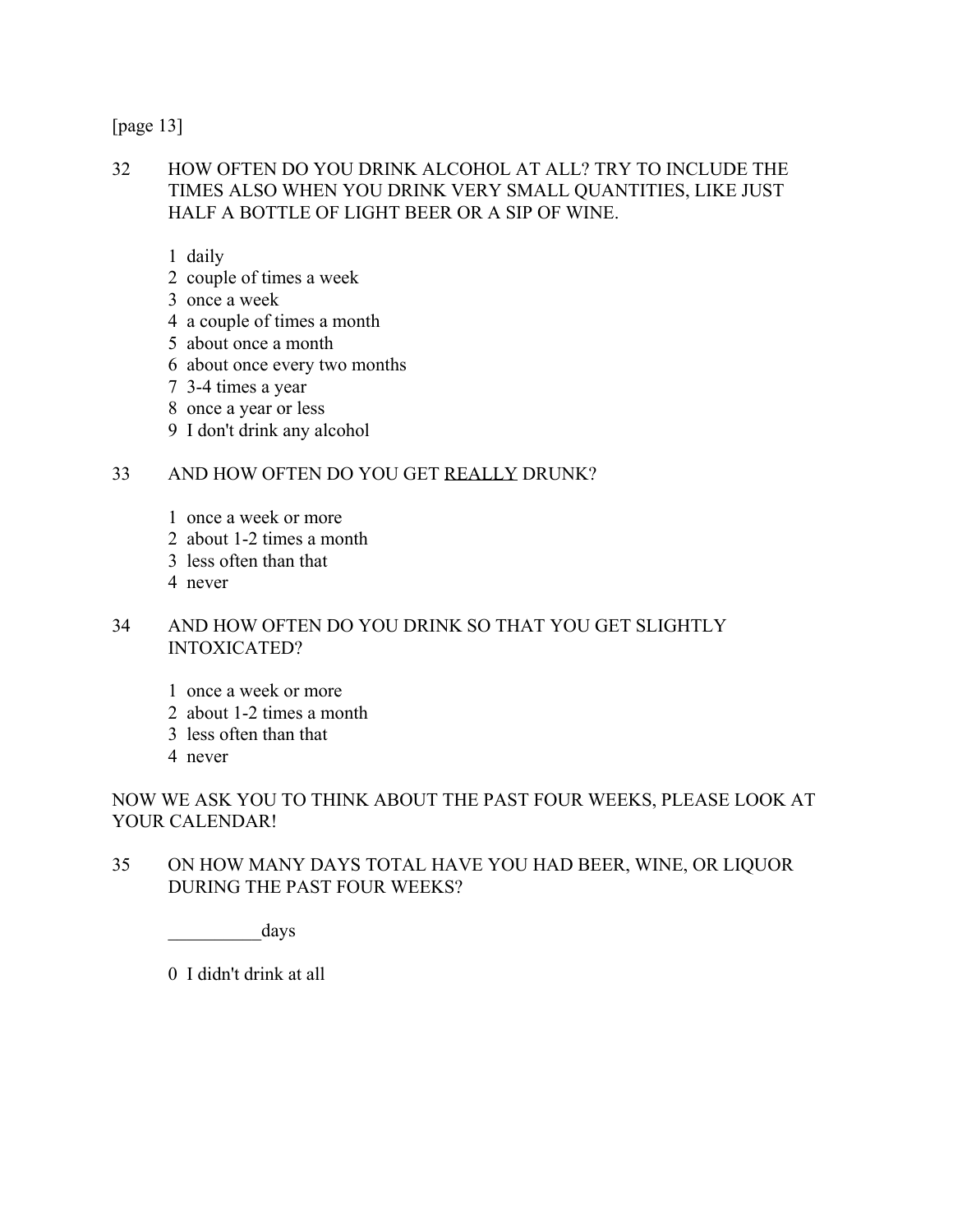[page 14]

#### 36 ON HOW MANY OF THOSE TIMES DID YOU EXCLUSIVELY DRINK BEER (MEDIUM OR STRONG BEER)?

days

0 not at all

#### 37 WHEN YOU LAST DRANK ALCOHOL, WERE YOU IN YOUR OWN OPINION:

- 1 totally sober
- 2 a little tipsy
- 3 very drunk
- 4 so drunk I passed out

# 38 WHAT PROPORTION OF YOUR SAME-SEX PEERS DRINK EVERY NOW AND THEN?

| 1 almost everyone<br>1 almost everyone<br>2 most<br>2 most<br>2 most<br>3 half<br>3 half<br>3 half<br>4 some<br>4 some<br>4 some<br>5 hardly any<br>5 hardly any<br>5 hardly any | <b>BEER</b> | <b>WINE</b> | <b>LIQUOR</b>     |
|----------------------------------------------------------------------------------------------------------------------------------------------------------------------------------|-------------|-------------|-------------------|
|                                                                                                                                                                                  |             |             | 1 almost everyone |
|                                                                                                                                                                                  |             |             |                   |
|                                                                                                                                                                                  |             |             |                   |
|                                                                                                                                                                                  |             |             |                   |
|                                                                                                                                                                                  |             |             |                   |

#### PHYSICAL EXERCISE

#### 39 HOW DO YOU PERCEIVE YOUR PRESENT PHYSICAL CONDITION? IS IT

- 1 very good
- 2 rather good
- 3 satisfactory
- 4 rather poor
- 5 very poor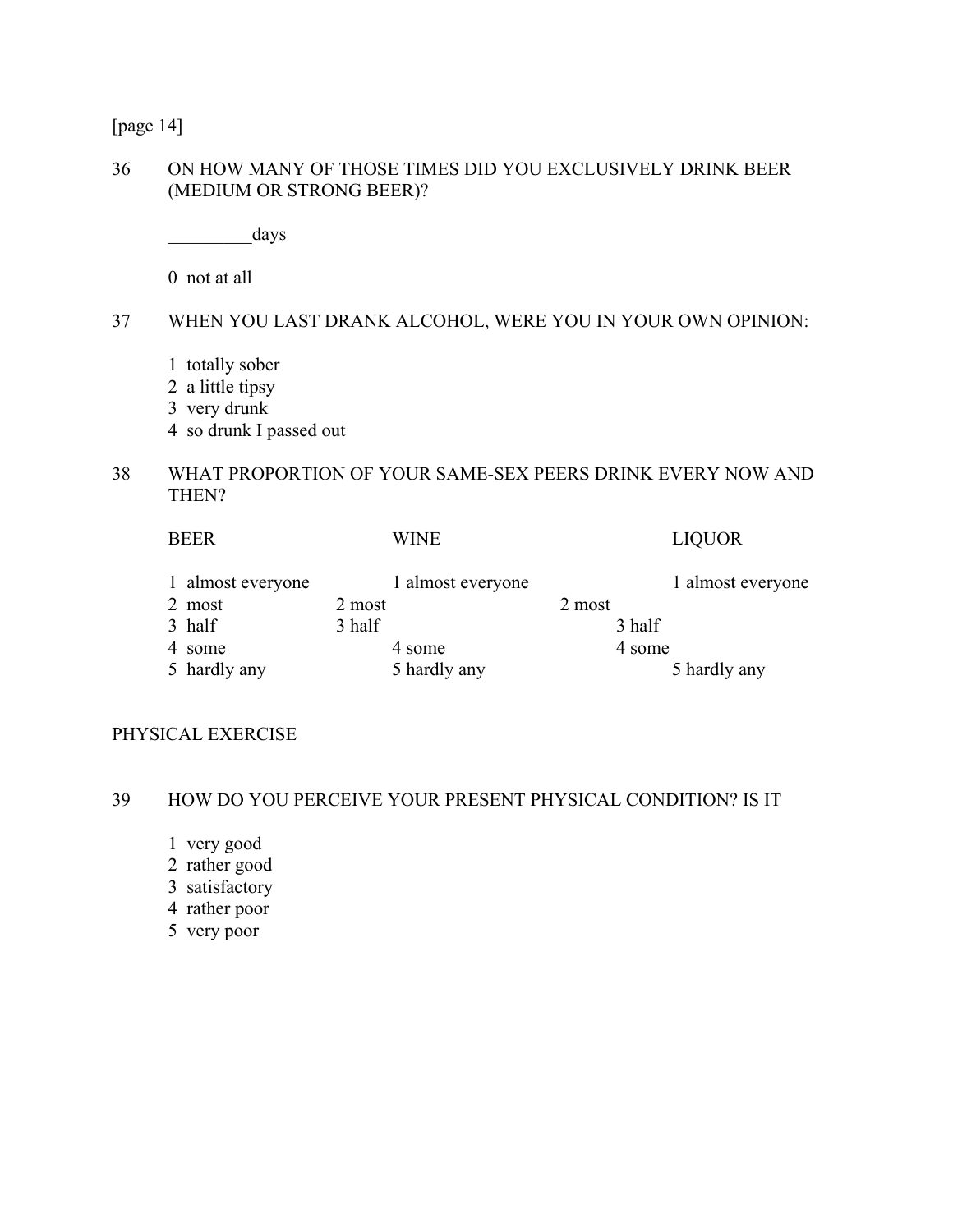[page 15]

## 40 WHICH OF THE FOLLOWING ALTERNATIVES BEST DESCRIBES YOUR PRESENT SPORTS/FITNESS ACTIVITIES? I USUALLY DO SPORTS OR EXERCISE SO THAT:

- 1 I breathe hard and sweat profusely
- 2 I breathe rather hard and sweat somewhat
- 3 I don't breathe very hard and sweat but little
- 4 I don't sweat or breathe hard
- 5 I don't do sports or exercise during my free time

#### 41 HOW OFTEN DO YOU EXERCISE OR DO SPORTS DURING YOUR FREE TIME? (SCHOOL PHYSICAL ACTIVITIES DON'T COUNT HERE)

- 1 not at all
- 2 less than once a month
- 3 1-2 times a month
- 4 about once a week
- 5 2-3 times a week
- 6 4-5 times a week
- 7 just about every day

## 42 WITH THIS QUESTION WE TRY TO ASSESS THE DEVELOPMENT OF YOUR SEXUAL MATURITY

## FOR GIRLS:

HOW OLD WERE YOU WHEN YOU FIRST MENSTRUATED?

 \_\_\_\_\_\_\_\_\_\_\_\_\_\_years old 1 my menstruation hasn't begun yet

FOR BOYS:

HOW OLD WERE YOU WHEN YOUR VOICE CHANGED?

 \_\_\_\_\_\_\_\_\_\_\_\_\_\_years old 1 my voice has not changed yet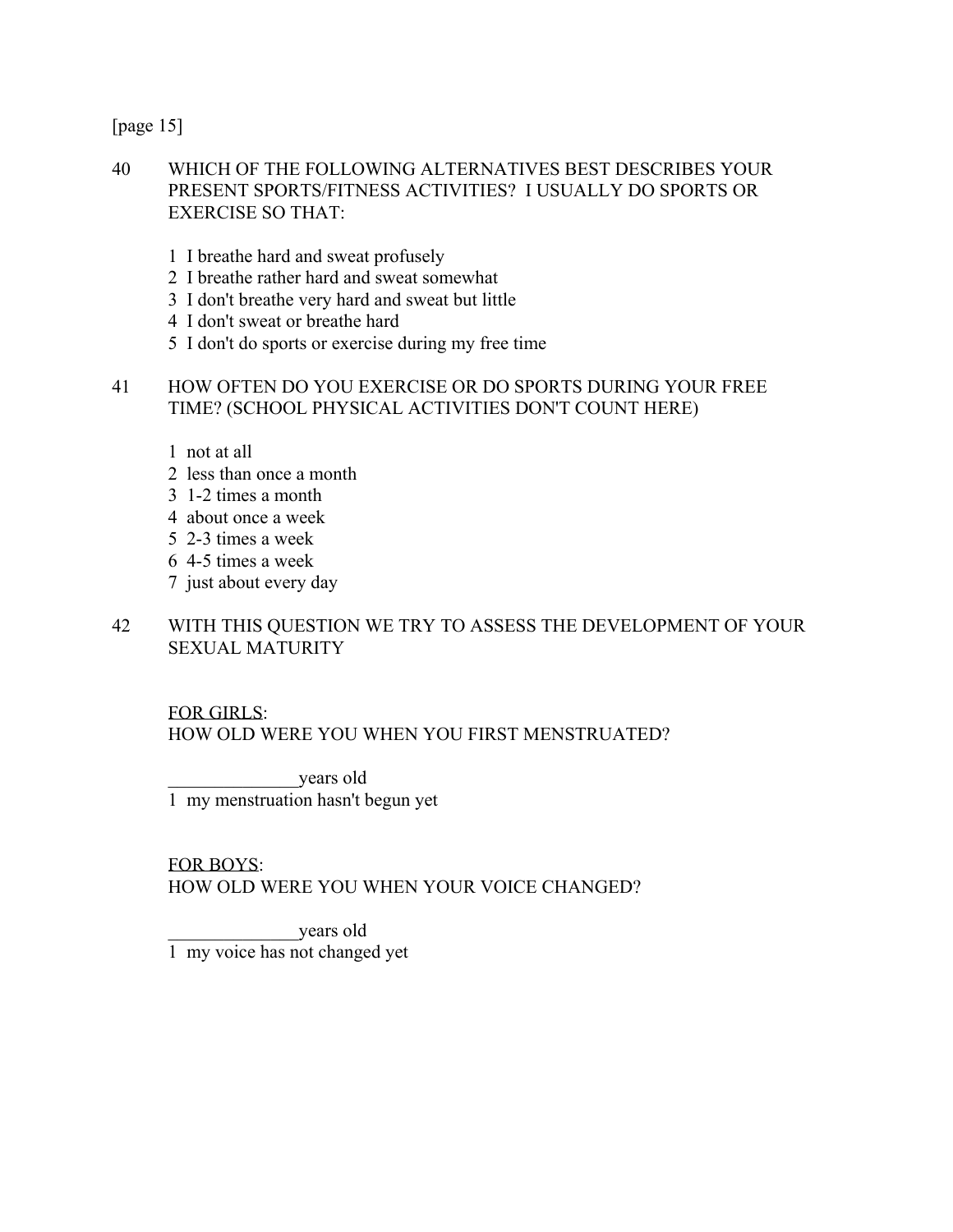[page 16]

# SOME ADDITIONAL QUESTIONS CONCERNING ALCOHOL

# 43 HAVE YOU SOME TIMES DISAGREED OR HAD CONFLICTS OVER YOUR USE OF ALCOHOL

| with your parents                         |       | 1 yes<br>$2$ no |
|-------------------------------------------|-------|-----------------|
| with your friends                         |       | 1 yes<br>$2$ no |
| with your girlfriends                     |       | 1 yes<br>$2$ no |
| with your boyfriends                      |       | 1 yes<br>$2$ no |
| with doormen at discos/ dance halls 1 yes |       | $2$ no          |
| with your teacher                         |       | 1 yes<br>$2$ no |
| with your employer/supervisor             |       | 1 yes<br>$2$ no |
| with the police                           | 1 yes | $2$ no          |
| with social workers                       |       | 1 yes<br>$2$ no |

# 44 COMPARING YOURSELF WITH OTHER YOUTHS OF YOUR AGE AND SEX, DO YOU THINK MOST OF THEM DRINK

1 more than you

2 as much as you

3 less than you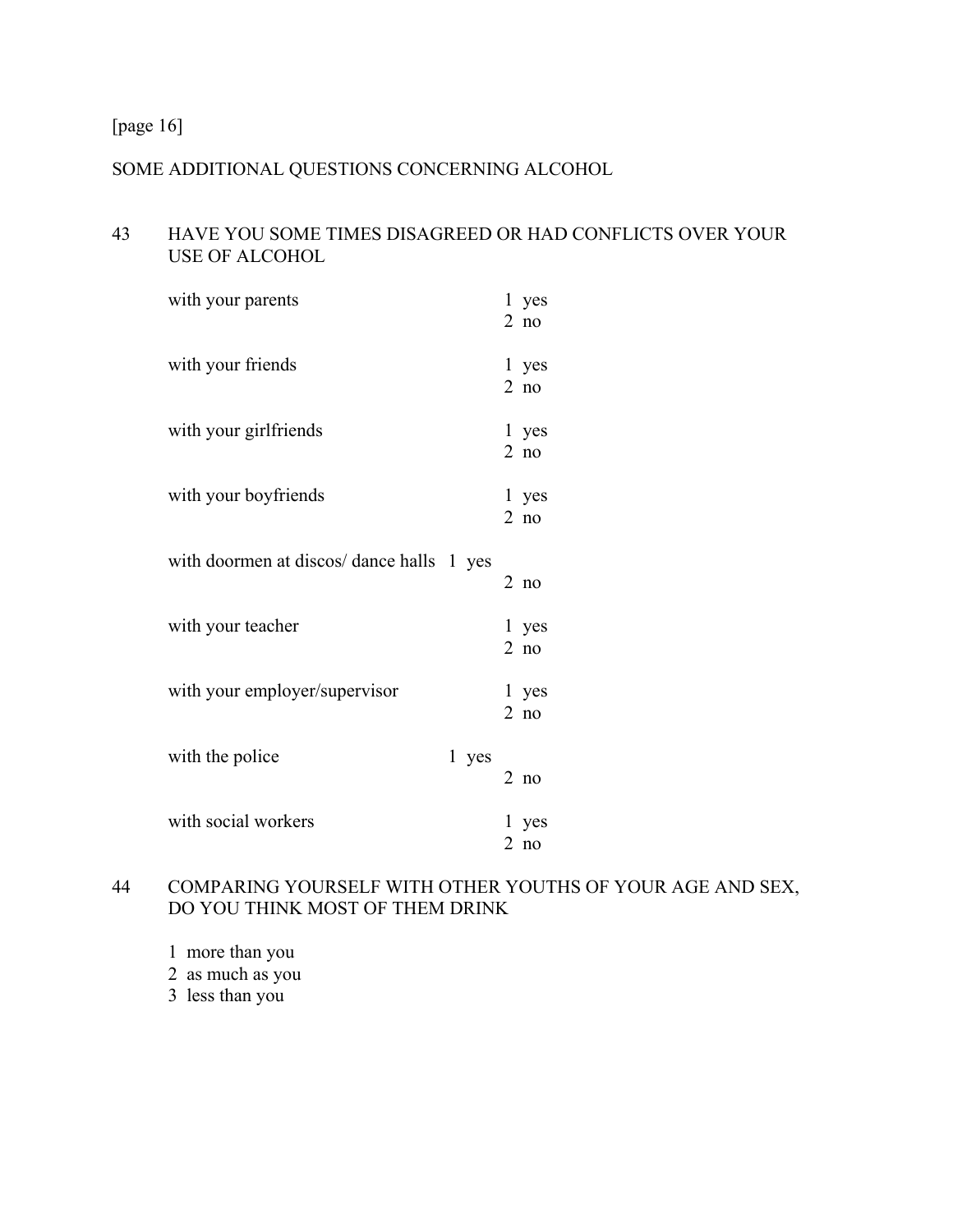[page 17]

## THE FOLLOWING QUESTIONS DEAL WITH YOUR RELATIONSHIP WITH YOUR TWIN

## 45 DO YOU AND YOUR TWIN HAVE SHARED HOBBIES AND INTERESTS?

- 1 identical
- 2 nearly identical
- 3 none at all

# 46 DO YOU HAVE COMMON FRIENDS?

- 1 identical
- 2 nearly identical
- 3 none at all

# 47 DO YOU PERCEIVE YOURSELF AS DEPENDENT ON YOUR TWIN?

- 1 yes
- 2 no

# 48 DO YOU PERCEIVE YOUR TWIN AS DEPENDENT ON YOU?

- 1 yes
- 2 no

## 49 WHO IS YOUR BEST FRIEND?

- 1 my twin
- 2 another sibling
- 3 a classmate of mine
- 4 somebody else
- 5 I cannot say

# 50 HAVE YOU EVER VOLUNTARILY BEEN SEPARATED FROM YOUR TWIN FOR OVER 24 HOURS, FOR EXAMPLE VISITING FRIENDS, AT CAMP OR AT RELATIVES?

- 1 never
- 2 a few times
- 3 often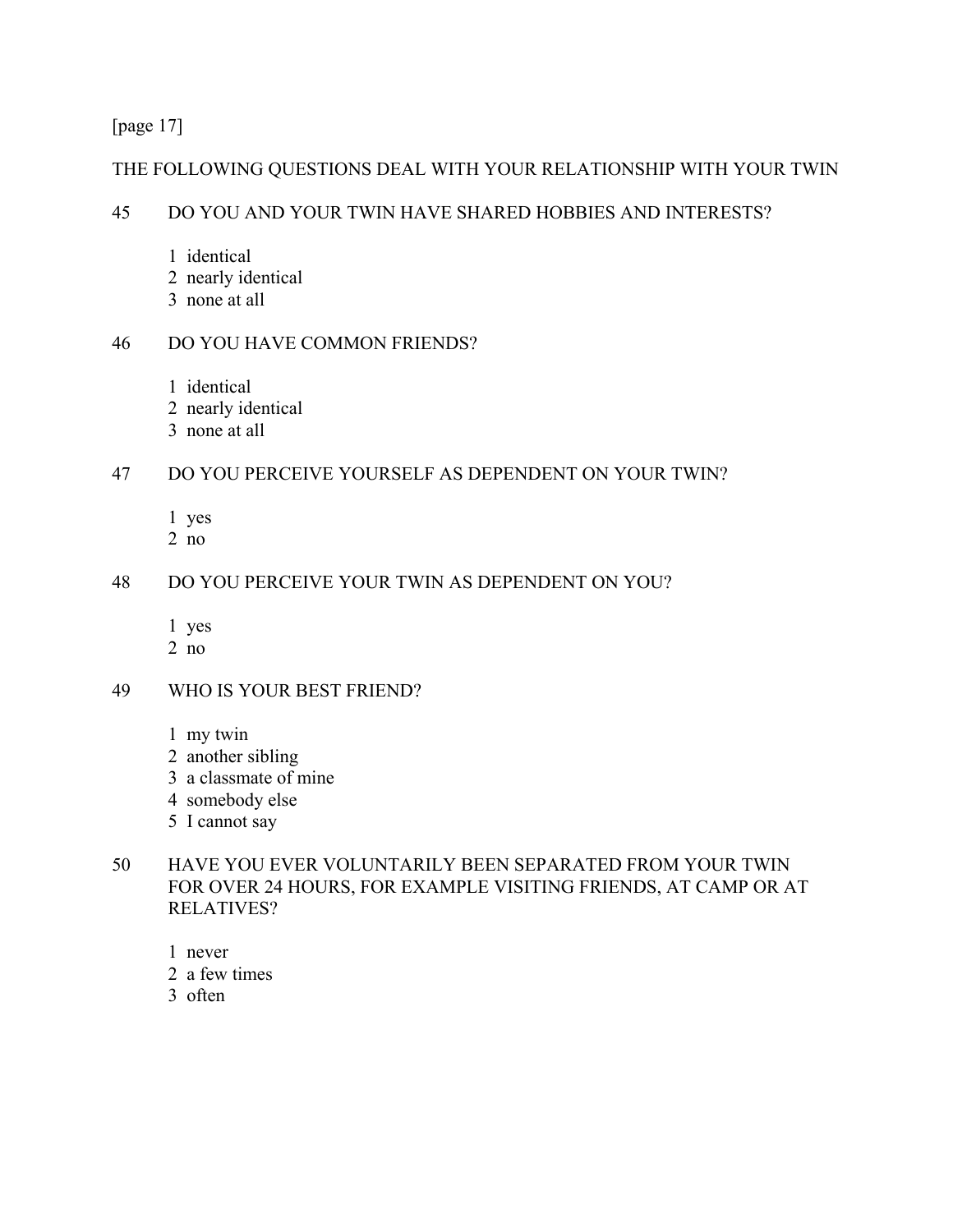[page 18]

#### 51 DO YOU MISS YOUR TWIN WHEN YOU ARE SEPARATED?

- 1 not at all
- 2 somewhat
- 3 a lot

## PERSONALITY

The following segment mapping your personality is based on a psychological test which has been widely used in many countries for several years now. For that reason it might seem somewhat old-fashioned in places. Even though we have here nearly two hundred statements, filling it out won't take very long. We'll send you your own test results so you can compare yourself to other youth of your age.

Now follows a group of statements.

Read each statement and determine whether it is true for you or not. If it is true, or is almost true, circle the word "true" in front of it.

If that statement is untrue about you or usually wouldn't apply to you, circle the "false" in front of it.

If the statement is irrelevant to you or you don't understand it, don't circle either alternative.

Remember to represent your own opinion about yourself, and try to take a position on each statement. Don't leave any blanks if you can avoid it.

Examples:

True False A. I have a good appetite. (The person answering has circled "true", he thinks he has a good appetite)

True False B. I don't always tell the truth. (The person answering has circled "false"; he thinks he always tells the truth)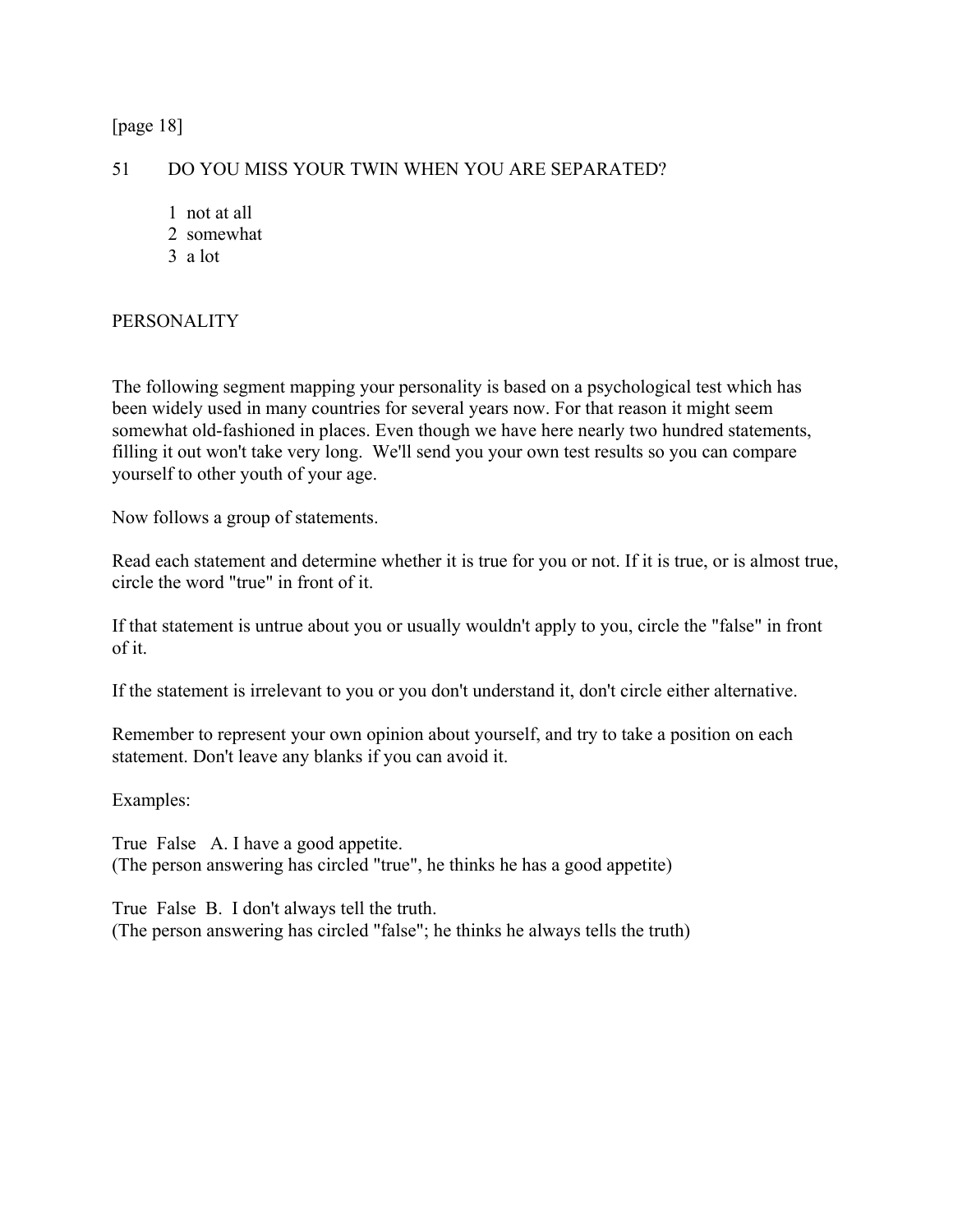[page 19]

Here the statements begin: [NOTE: Second numbering of items represents item no. in original MMPI pool]

1. 1. I like mechanics magazines. 2. 6. I like to read newspaper articles on crime. 3. 8. My daily life is full of things that keep me interested. 4. 16. I am sure I get a raw deal from life. 5. 20. My sex life is satisfactory. 6. 21. At times I have very much wanted to leave home. 7. 24. No one seems to understand me. 8. 27. Evil spirits possess me at times. 9. 32. I find it hard to keep my mind on a task or job. 10. 33. I have had very peculiar and strange experiences. 11. 34. I have a cough most of the time. 12. 35. If people had not had it in for me I would have been much more successful. 13. 37. I have never been in rouble because of my sex behavior. 14. 38. During one period when I was a youngster I engaged in petty thievery. 15. 42. My family does not like the work I have chosen (or the work I intend to choose for my life work). 16. 50. My soul sometimes leaves my body. 17. 56. As a youngster I was suspended from school one or more times for cutting up. 18. 57. I am a good mixer. 19. 58. Everything is turning out just like the prophets of the Bible said it would. 20. 59. I have often had to take orders from someone who did not know as much as I did. 21. 61. I have not lived the right kind of life. 22. 67. I wish I could be as happy as others seem to be. 23. 70. I used to like drop-the-handkerchief. 24. 71. I think a great many people exaggerate their misfortunes in order to gain the sympathy and help of others. 25. 74. I have often wished I were a girl. (Or if you are a girl) I have never been sorry that I am a girl. 26. 77. I enjoy reading love stories. 27. 78. I like poetry. 28. 81. I think I would like the kind of work a forest ranger does. 29. 82. I am easily downed in an argument. 30. 84. These days I find it hard not to give up hope of amounting to something.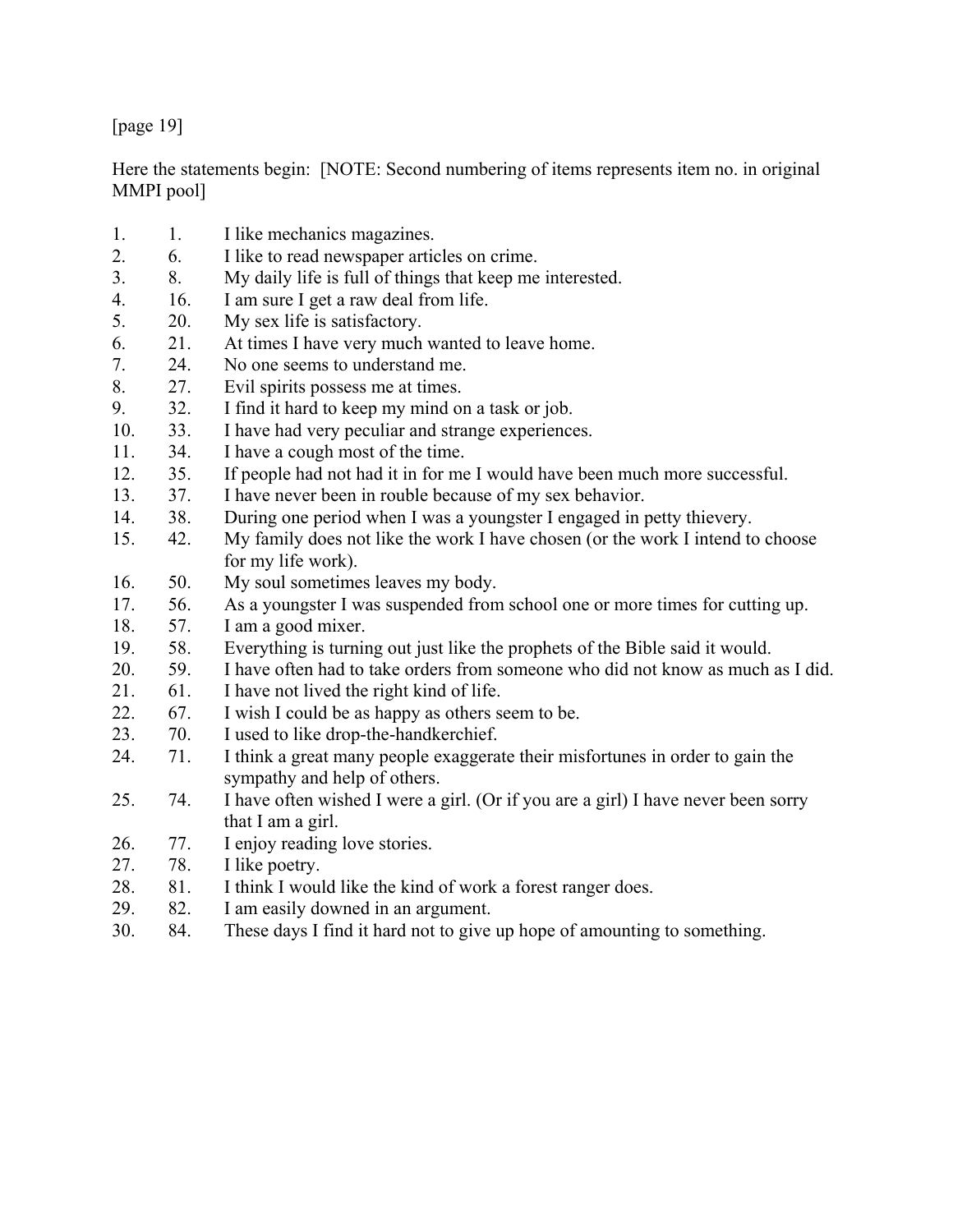| nage |  |
|------|--|
|------|--|

- 31. 86. I am certainly lacking in self-confidence.
- 32. 87. I would like to be a florist.
- 33. 89. It takes a lot of argument to convince most people of the truth.
- 34. 91. I do not mind being made fun of.
- 35. 92. I would like to be a nurse.
- 36. 93. I think most people would lie to get ahead.
- 37. 94. I do many things which I regret afterwards. (I regret things more or more often than others seem to).
- 38. 95. I go to church almost every week.
- 39. 96. I have very few quarrels with members of my family.
- 40. 98. I believe in the second coming of Christ.
- 41. 99. I like to go to parties and other affairs where there is lots of loud fun.
- 42. 102. My hardest battles are with myself.
- 43. 106. Much of the time I feel as if I have done something wrong or evil.
- 44. 107. I am happy most of the time.
- 45. 110. Someone has it in for me.
- 46. 115. I believe in a life hereafter.
- 47. 116. I enjoy a race or game better when I bet on it.
- 48. 117. Most people are honest chiefly through fear of being caught.
- 49. 118. In school I was sometimes sent to the principal for cutting up.
- 50. 120. My table manners are not quite as good at home as when I am out in company.
- 51. 124. Most people will use somewhat unfair means to gain profit or an advantage rather than to lose it.
- 52. 126. I like dramatics.
- 53. 127. I know who is responsible for most of my troubles.
- 54. 128. The sight of blood neither frightens me nor makes me sick.
- 55. 130. I have never vomited blood or coughed up blood.
- 56. 132. I like collecting flowers or growing house plants.
- 57. 134. At times my thoughts have raced ahead faster than I could speak them.
- 58. 136. I commonly wonder what hidden reason another person may have for doing something nice for me.
- 59. 137. I believe that my home life is as pleasant as that of most people I know.
- 60. 140. I like to cook.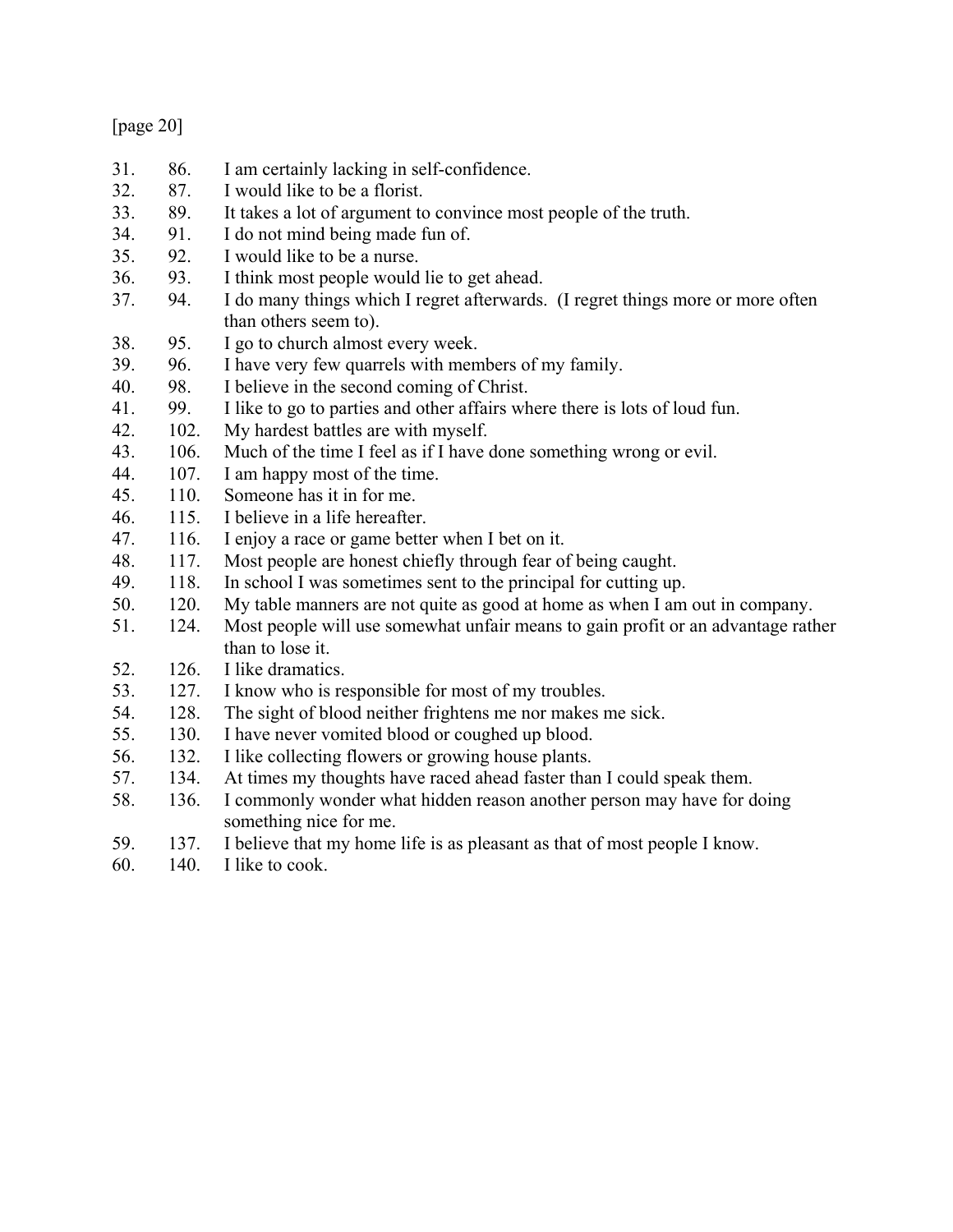| пяя |  |  |
|-----|--|--|
|-----|--|--|

| 61. | 141. | My conduct is largely controlled by the customs of those about me.               |
|-----|------|----------------------------------------------------------------------------------|
| 62. | 149. | I used to keep diary.                                                            |
| 63. | 155. | I am neither gaining nor losing weight.                                          |
| 64. | 156. | I have had periods in which I carried on activities without knowing later what I |
|     |      | had been doing.                                                                  |
| 65. | 165. | I like to know some important people because it makes me feel important.         |
| 66. | 170. | What others think of me does not bother me.                                      |
| 67. | 171. | I makes me uncomfortable to put on a stunt at a party even when others are doing |
|     |      | the same sort of things.                                                         |
| 68. | 173. | I liked school.                                                                  |
| 69. | 179. | I am worried about sex matters.                                                  |
| 70. | 180. | I find it hard to make talk when I meet new people.                              |
| 71. | 181. | When I get bored I like to stir up some excitement.                              |
| 72. | 183. | I am against giving money to beggars.                                            |
| 73. | 186. | I frequently notice my hand shakes when I try to do something.                   |
| 74. | 201. | I wish I were not so shy.                                                        |
| 75. | 203. | If I were a reporter I would very much like to report news of the theater.       |
| 76. | 206. | I am very religious (more than most people).                                     |
| 77. | 207. | I enjoy many different kinds of play and recreation.                             |
| 78. | 208. | I like to flirt.                                                                 |
| 79. | 215. | I have used alcohol excessively.                                                 |
| 80. | 216. | There is very little love and companionship in my family as compared to other    |
|     |      | homes.                                                                           |
| 81. | 219. | I think I would like the work of a building contractor.                          |
| 82. | 221. | I like science.                                                                  |
| 83. | 223. | I very much like hunting.                                                        |
| 84. | 224. | My parents have often objected to the kind of people I went around with.         |
| 85. | 226. | Some of my family have habits that bother and annoy me very much.                |
| 86. | 229. | I should like to belong to several clubs or lodges.                              |
| 87. | 231. | I like to talk about sex.                                                        |
| 88. | 235. | I have been quite independent and free from family rule.                         |
| 89. | 237. | My relatives are nearly all in sympathy with me.                                 |
| 90. | 239. | I have been disappointed in love.                                                |
| 91. | 243. | I have few or no pains.                                                          |
| 92. | 244. | My way of doing things is apt to be misunderstood by others.                     |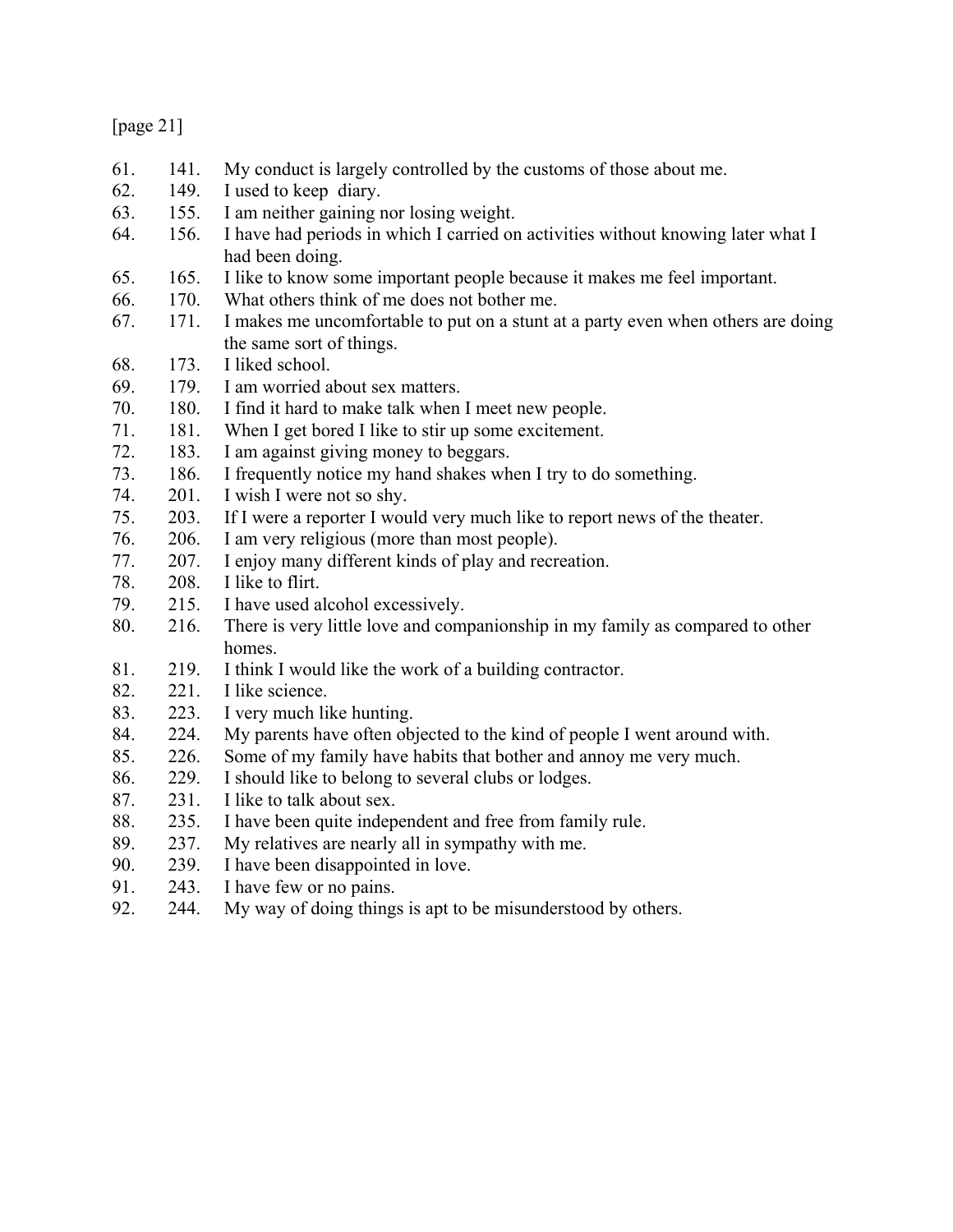| nao |  |
|-----|--|
|-----|--|

| 93.  | 245. | My parents and family find more fault with me than they should.                    |
|------|------|------------------------------------------------------------------------------------|
| 94.  | 248. | Sometimes without any reason or even when things are going wrong I feel            |
|      |      | excitedly happy, "on top of the world."                                            |
| 95.  | 249. | I believe there is a Devil and a Hell in afterlife.                                |
| 96.  | 251. | I have had blank spells in which my activities were interrupted and I did not know |
|      |      | what was going on around me.                                                       |
| 97.  | 254. | I like to be with a crow who play jokes on one another.                            |
| 98.  | 258. | I believe there is a God.                                                          |
| 99.  | 261. | If I were an artist I would like to draw figures.                                  |
| 100. | 263. | I sweat very easily even on cool days.                                             |
| 101. | 267. | When in a group of people I have trouble thinking of the right things to talk      |
|      |      | about.                                                                             |
| 102. | 278. | I have often felt that strangers were looking at me critically.                    |
| 103. | 280. | Most people make friends because friends are likely to be useful to them.          |
| 104. | 283. | If I were a reporter I would very much like to report sporting news.               |
| 105. | 284. | I am sure I am being talked about.                                                 |
| 106. | 287. | I have very few fears compared to my friends.                                      |
| 107. | 289. | I am always disgusted with the law when a criminal is freed through the            |
|      |      | arguments of a smart lawyer.                                                       |
| 108. | 292. | I am likely not to speak to people until they speak to me.                         |
| 109. | 294. | I have never been in trouble with the law.                                         |
| 110. | 295. | I liked "Alice in Wonderland" by Lewis Carroll.                                    |
| 111. | 296. | I have periods in which I feel unusually cheerful without any special reason.      |
| 112. | 300. | There never was a time in my life when I liked to play with dolls.                 |
| 113. | 309. | I seem to make friends about as quickly as others do.                              |
| 114. | 319. | Most people inwardly dislike putting themselves out to help other people.          |
| 115. | 320. | Many of my dreams are about sex matters.                                           |
| 116. | 335. | I cannot keep my mind on one thing.                                                |
| 117. | 348. | I tend to be on my guard with people who are somewhat more friendly than I had     |
|      |      | expected.                                                                          |
| 118. | 357. | I have several times given up doing a thing because I thought too little of my     |
|      |      | ability.                                                                           |
| 119. | 368. | I have sometimes stayed away from another person because I feared doing or         |
|      |      | saying something that I might regret later.                                        |
| 120. | 373. | I feel sure that there is only one true religion.                                  |
| 121. | 377. | At parties I am more likely to sit my myself or with just one other person than to |
|      |      | join in with the crowd.                                                            |
| 122. | 378. | I do not like to see women smoke.                                                  |
| 123. | 383. | People often disappoint me.                                                        |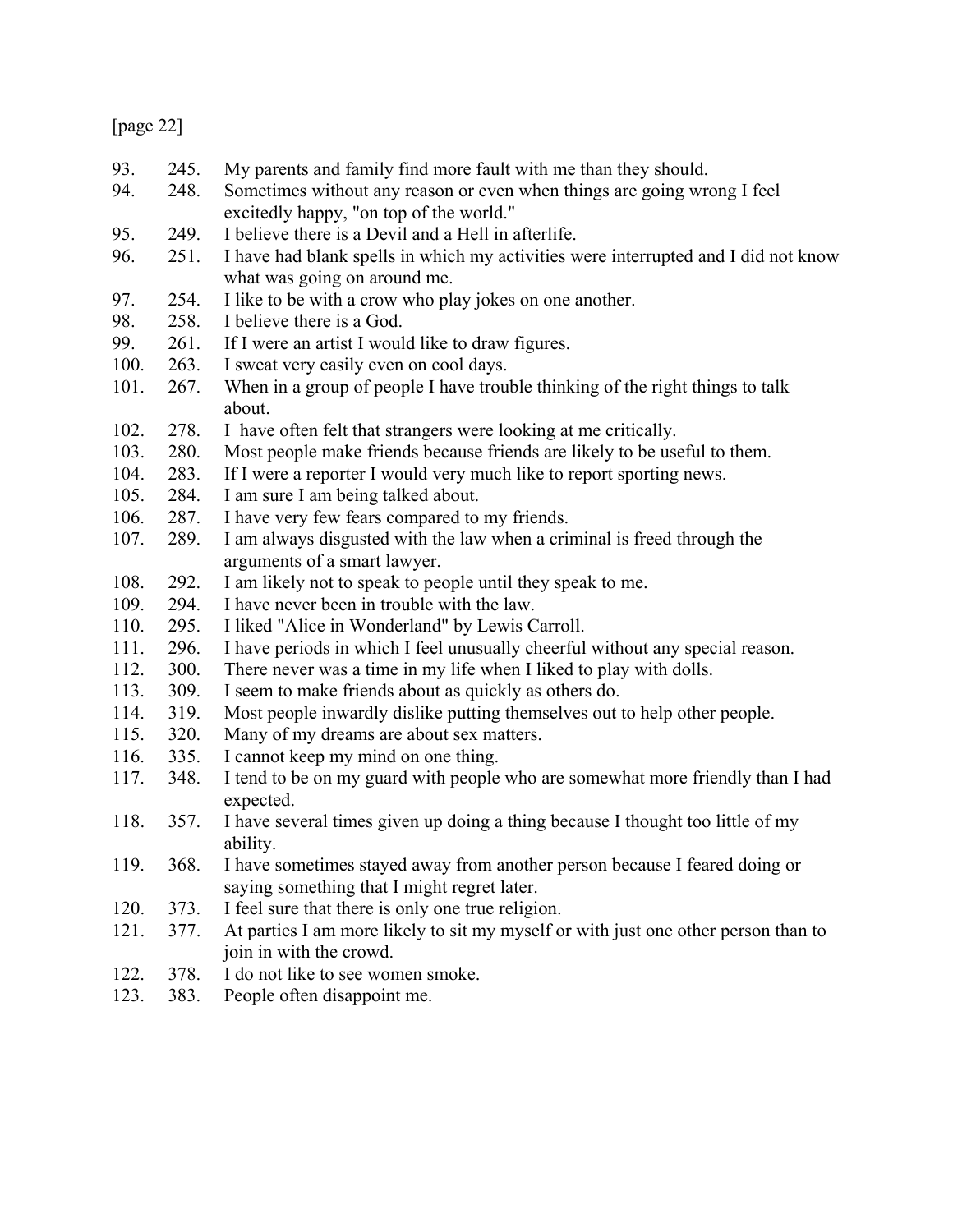| ۱2Ι<br>U |  |
|----------|--|
|----------|--|

| 124. | 391. | I love to go to dances.                                                                                                                                                     |
|------|------|-----------------------------------------------------------------------------------------------------------------------------------------------------------------------------|
| 125. | 394. | I frequently ask people for advice.                                                                                                                                         |
| 126. | 406. | I have often met people who were supposed to be experts who were no better than<br>$I_{\cdot}$                                                                              |
| 127. | 410. | I would certainly enjoy beating a crook at his own game.                                                                                                                    |
| 128. | 413. | I deserve severe punishment for my sins.                                                                                                                                    |
| 129. | 419. | I played hooky from school quite often as a youngster.                                                                                                                      |
| 130. | 423. | I like or have liked fishing very much.                                                                                                                                     |
| 131. | 426. | I have at times had to be rough with people who were rude or annoying.                                                                                                      |
| 132. | 434. | I would like to be an auto racer.                                                                                                                                           |
| 133. | 436. | People generally demand more respect for their own rights than they are willing<br>to allow for others.                                                                     |
| 134. | 445. | I was fond of excitement when I was young (or in childhood).                                                                                                                |
| 135. | 446. | I enjoy gambling for small stakes.                                                                                                                                          |
| 136. | 447. | I am often inclined to go out of my way to win a point with someone who has<br>opposed me.                                                                                  |
| 137. | 449. | I enjoy social gatherings just to be with people.                                                                                                                           |
| 138. | 450. | I enjoy the excitement of a crowd.                                                                                                                                          |
| 139. | 451. | My worries seem to disappear when I get into a crowd of lively friends.                                                                                                     |
| 140. | 460. | I have used alcohol moderately (or not at all).                                                                                                                             |
| 141. | 463. | I used to like hopscotch.                                                                                                                                                   |
| 142. | 469. | I have often found people jealous of my good ideas, just because they had not<br>thought of them first.                                                                     |
| 143. | 473. | Whenever possible I avoid being in a crowd.                                                                                                                                 |
| 144. | 477. | If I were in trouble with several friends who were equally to blame, I would rather<br>take the whole blame than to give them away.                                         |
| 145. | 479. | I do not mind meeting strangers.                                                                                                                                            |
| 146. | 482. | While in trains, busses, etc., I often talk to strangers.                                                                                                                   |
| 147. | 483. | Christ performed miracle such as changing water into wine.                                                                                                                  |
| 148. | 488. | I pray several times every week.                                                                                                                                            |
| 149. | 490. | I read in the bible several times a week.                                                                                                                                   |
| 150. | 491. | I have no patience with people who believe there is only one true religion.                                                                                                 |
| 151. | 500. | I readily become one hundred per cent sold on a good idea.                                                                                                                  |
| 152. | 507. | I have frequently worked under people who seem to have things arranged so that<br>they get credit for good work but are able to pass off mistakes onto those under<br>them. |
| 153. | 529. | I would like to wear expensive clothes.                                                                                                                                     |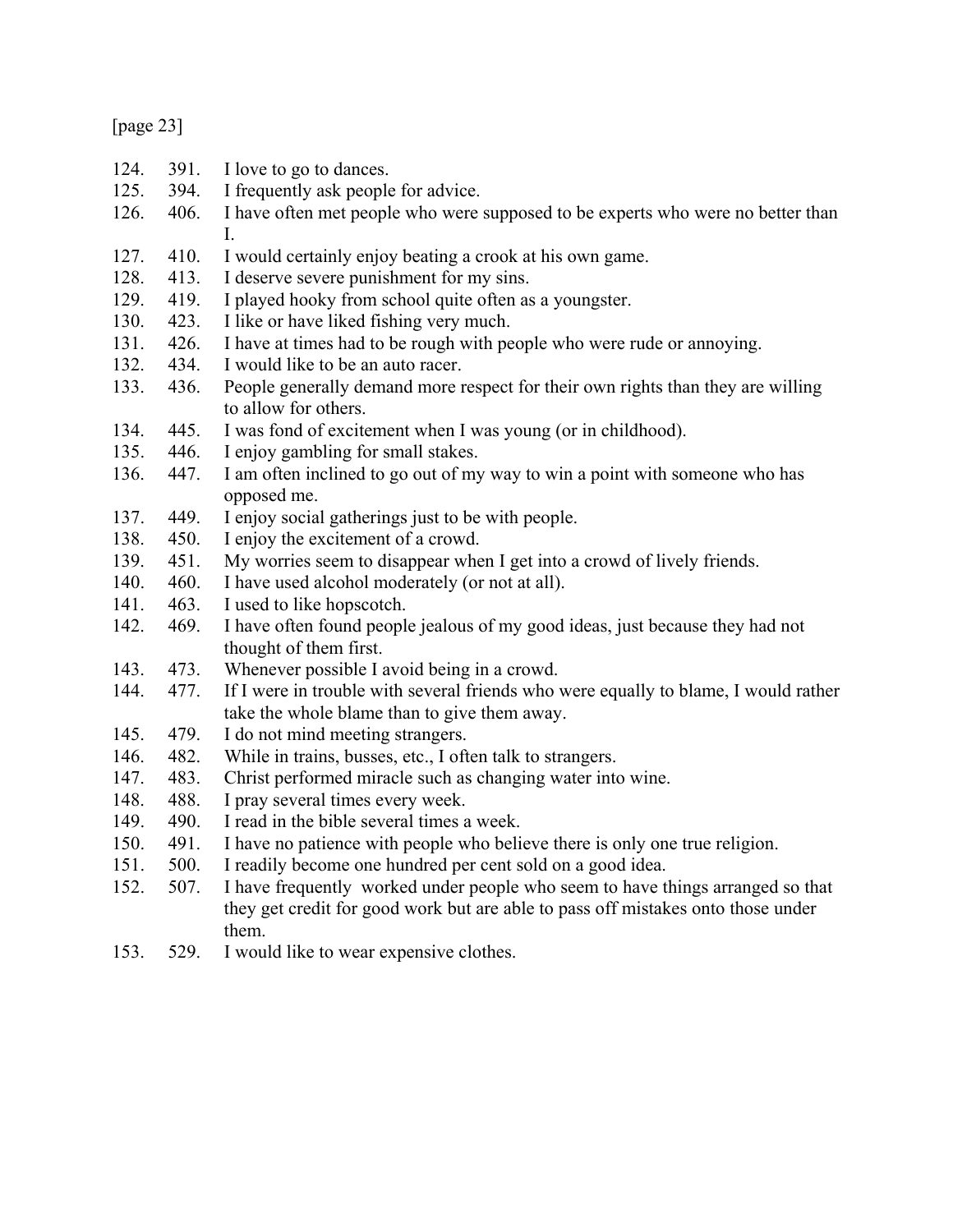## [page 24]

- 154. 537. I would like to hunt lions in Africa. 155. 538. I think I would like the work of a dressmaker. 156. 547. I like parties and socials. 157. 552. I like to read about science. 158. 554. If I were an artist I would like to draw children. 159. 557. I would like to be a private secretary. 160. 558. A large number of people are guilty of bad sexual conduct. 161. 562. The one to whom I was most attached and whom I most admired as a child was woman (mother, sister, aunt, or other woman). 162. 563. I like adventure stories better than romantic stories.
- 163. 566. I like movie love scenes.

## OPINIONS

## FINALLY! HERE ARE A FEW STATEMENTS ABOUT ALCOHOL USE, SMOKING AND LEISURE ACTIVITIES. YOU SHOULD TELL WHAT YOU THINK ABOUT EACH STATEMENT. CIRCLE THE ALTERNATIVE WHICH BEST CORRESPONDS TO YOUR OPINION.

## 53 A MODERATE USE OF ALCOHOL IS PART OF NORMAL LIFE:

- 1 strongly agree
- 2 partly agree
- 3 undecided
- 4 partly disagree
- 5 strongly disagree

## 54 TOP-RANKING SPORTS GIVES GOOD MODELS TO YOUNG PEOPLE:

- 1 strongly agree
- 2 partly agree
- 3 undecided
- 4 partly disagree
- 5 strongly disagree

## 55 ALCOHOL GIVES NO REAL HAPPINESS TO ANYONE:

- 1 strongly agree
- 2 partly agree
- 3 undecided
- 4 partly disagree
- 5 strongly disagree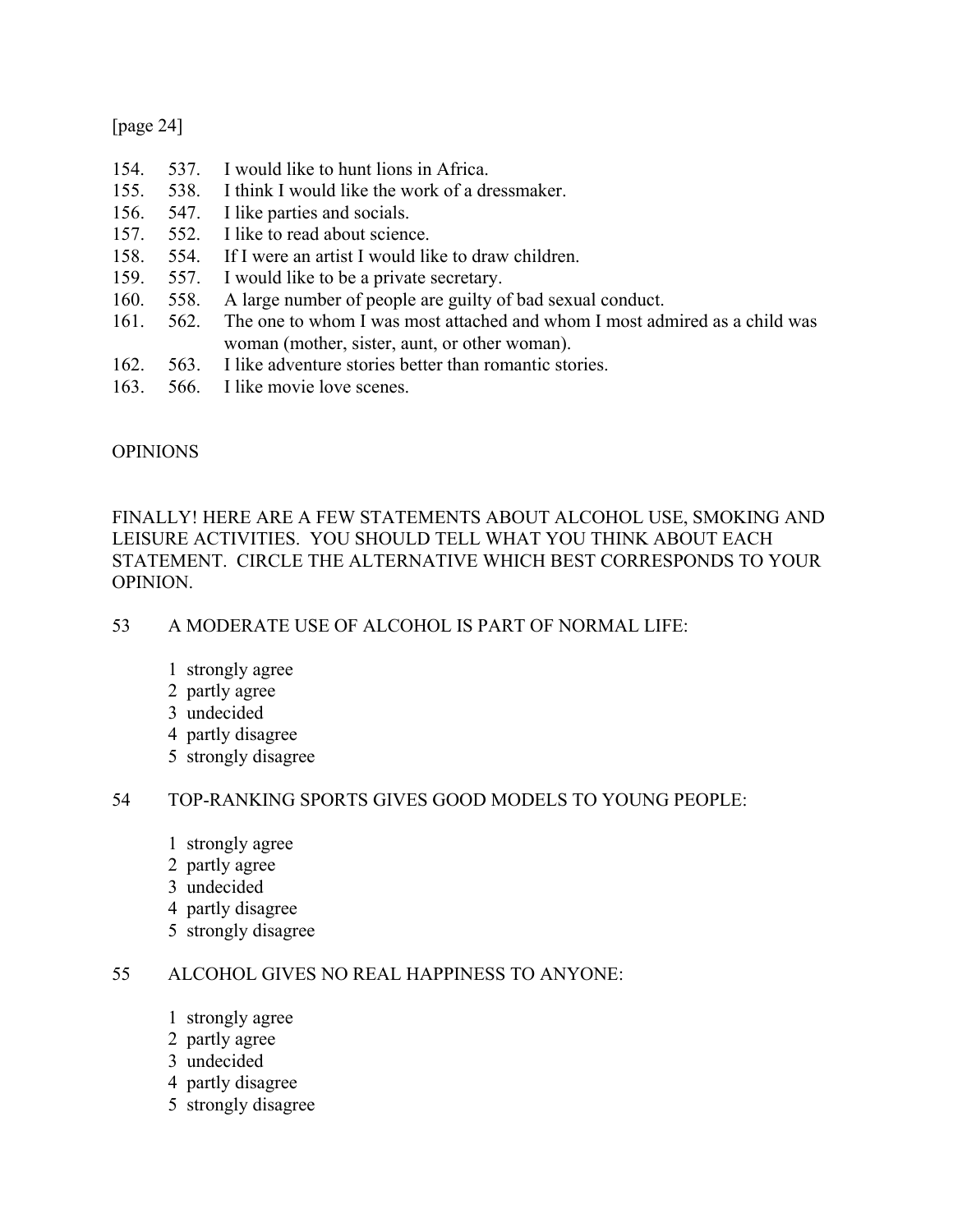[page 25]

#### 56 A DRINK EVERY NOW AND THEN MERELY ACTS AS A PICK-ME-UP AND CANNOT BE CONSIDERED OUT OF PLACE:

- 1 strongly agree
- 2 partly agree
- 3 undecided
- 4 partly disagree
- 5 strongly disagree

#### 57 THERE IS TOO MUCH FUSS ABOUT DANGERS OF SMOKING NOWADAYS:

- 1 strongly agree
- 2 partly agree
- 3 undecided
- 4 partly disagree
- 5 strongly disagree

#### 58 ALCOHOL IS USED FAR TOO MUCH IN FINLAND:

- 1 strongly agree
- 2 partly agree
- 3 undecided
- 4 partly disagree
- 5 strongly disagree

## 59 IT IS SOMETIMES THE CASE THAT A GENUINE, SPONTANEOUS RELAXED ATMOSPHERE IS ONLY BORN WHEN ALCOHOL IS USED:

- 1 strongly agree
- 2 partly agree
- 3 undecided
- 4 partly disagree
- 5 strongly disagree

#### 60 IT IS FAIR THAT THE LAW PROHIBITS THE SALES OF TOBACCO FOR PERSONS UNDER 16 YEARS OF AGE:

- 1 strongly agree
- 2 partly agree
- 3 undecided
- 4 partly disagree
- 5 strongly disagree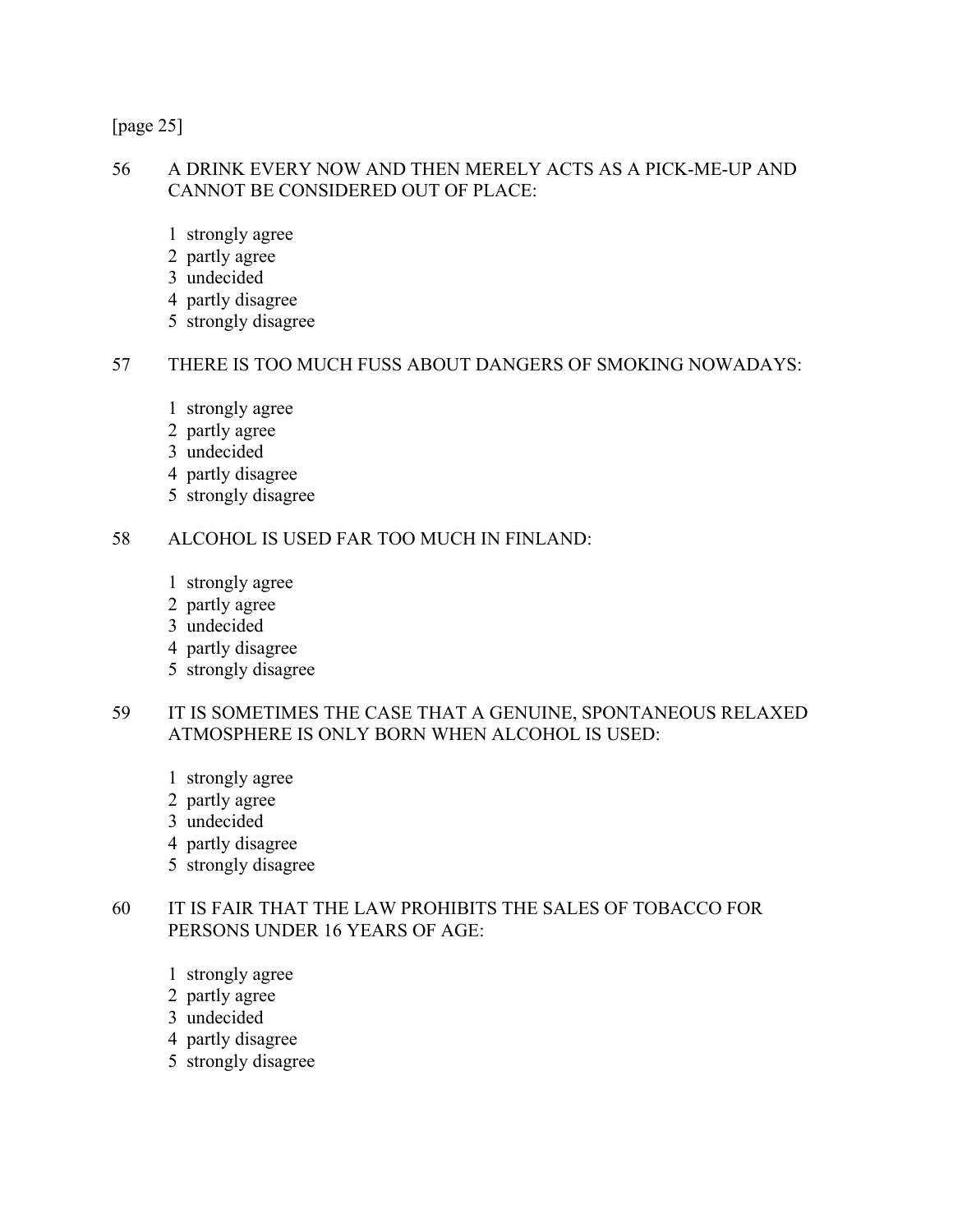[page 26]

- 61 IT IS IMPORTANT THAT ONE SHOULD BE ABLE TO DRINK ONESELF INTO A STATE OF INTOXICATION IN ORDER TO RELAX AND SAY WHAT ONE HAS TO SAY:
	- 1 strongly agree
	- 2 partly agree
	- 3 undecided
	- 4 partly disagree
	- 5 strongly disagree

THESE WERE THE LAST OF THE ACTUAL QUESTIONS. WE WOULD KINDLY REQUEST YOU TO MAKE SURE THAT YOU HAVE ANSWERED ALL THE QUESTIONS ACCORDING TO THE INSTRUCTIONS.

WE THANK YOU FOR YOUR ASSISTANCE IN THIS MEDICAL STUDY.

AS OUR RESEARCH PROCEEDS, IT MAY BECOME NECESSARY TO ASK FURTHER QUESTIONS. WE HOPE THAT IF THE NEED ARISES, WE COULD CONTACT YOU BY TELEPHONE.

MY TELEPHONE NUMBER IS

Did you answer the questions?

- 1 completely independently
- 2 I discussed some of the questions with my twin or with my parents before I answered.
- 3 I discussed some of the questions with somebody else before answering them.
- 4 I needed help in answering nearly every question
- if so, whose help? \_\_\_\_\_\_\_\_\_\_\_\_\_\_\_\_\_\_\_\_\_\_\_\_\_\_\_\_\_\_\_\_

Was answering?

 1 easy 2 rather easy 3 rather hard 4 hard